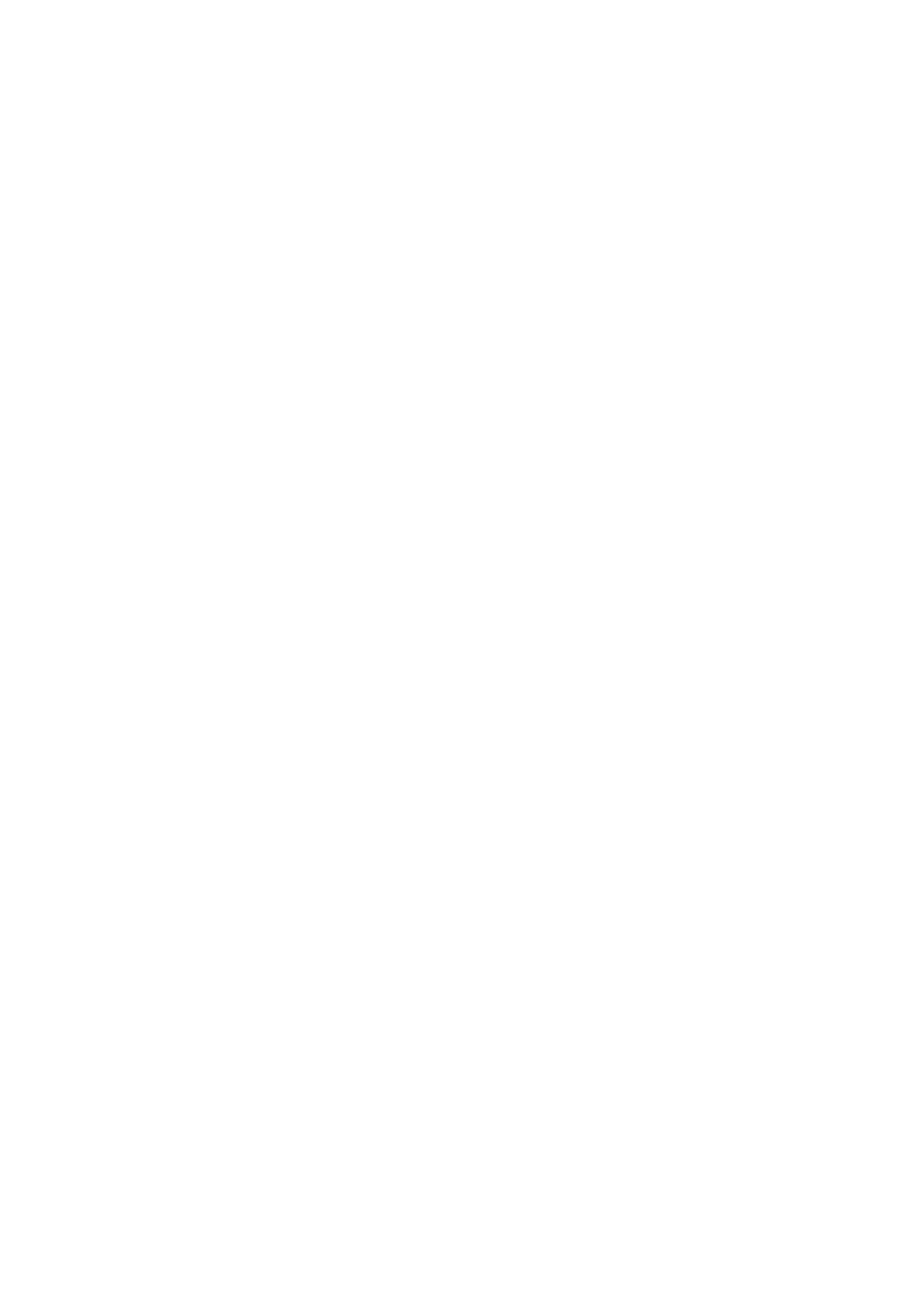# Suffragette Legacy:

*How does the History of Feminism Inspire Current Thinking in Manchester*

Edited by Camilla Mørk Røstvik and Ella Louise Sutherland

Cambridge **Scholars** Publishing

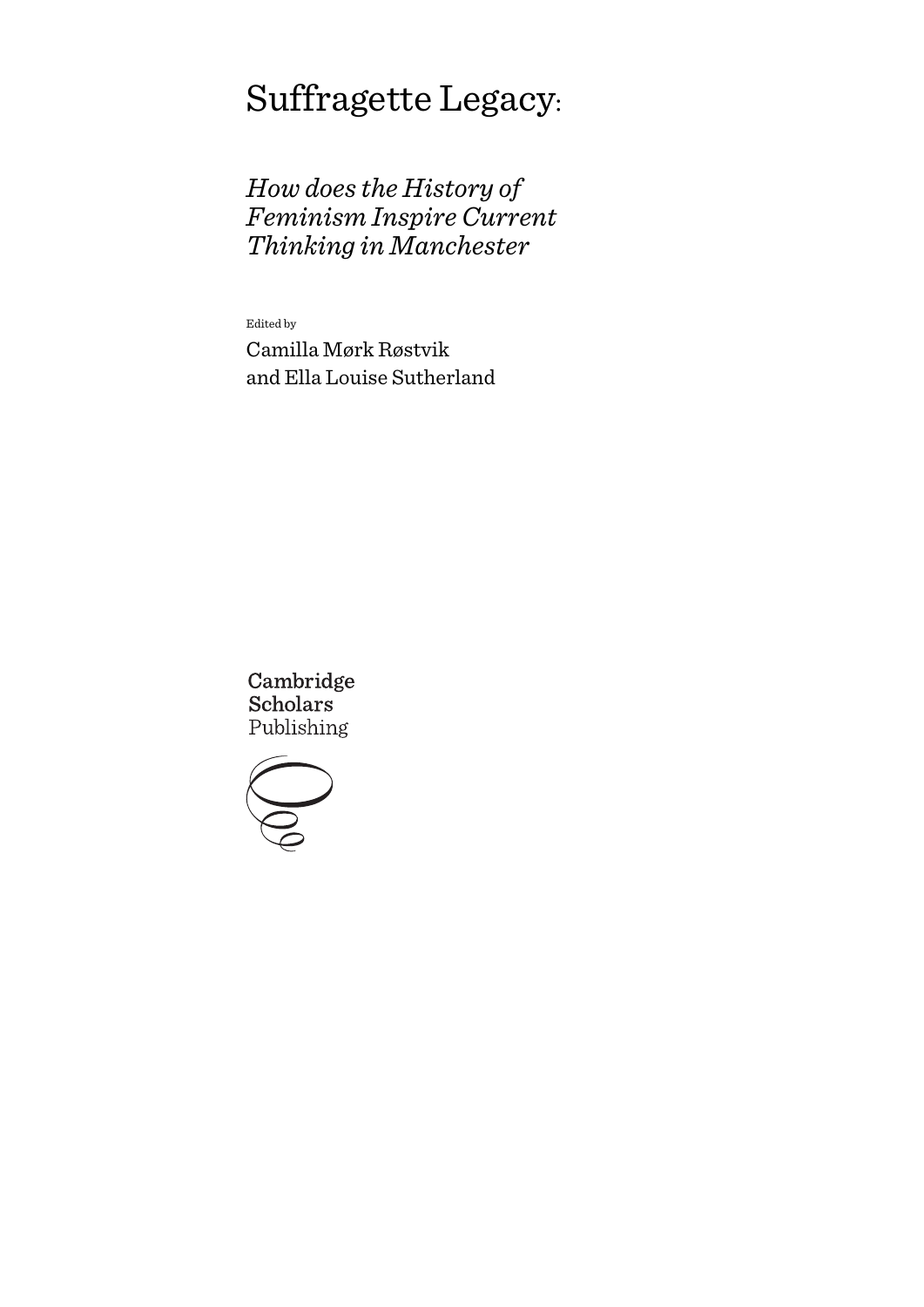Suffragette Legacy: How does the History of Feminism Inspire Current Thinking in Manchester

Edited by Camilla Mørk Røstvik and Ella Louise Sutherland

This book first published 2015

Cambridge Scholars Publishing

Lady Stephenson Library, Newcastle upon Tyne, NE6 2PA, UK

British Library Cataloguing in Publication Data A catalogue record for this book is available from the British Library

Copyright © 2015 by Camilla Mørk Røstvik, Ella Louise Sutherland and contributors

All rights for this book reserved. No part of this book may be reproduced, stored in a retrieval system, or transmitted, in any form or by any means, electronic, mechanical, photocopying, recording or otherwise, without the prior permission of the copyright owner.

ISBN (10): 1-4438-8033-7 ISBN (13): 978-1-4438-8033-6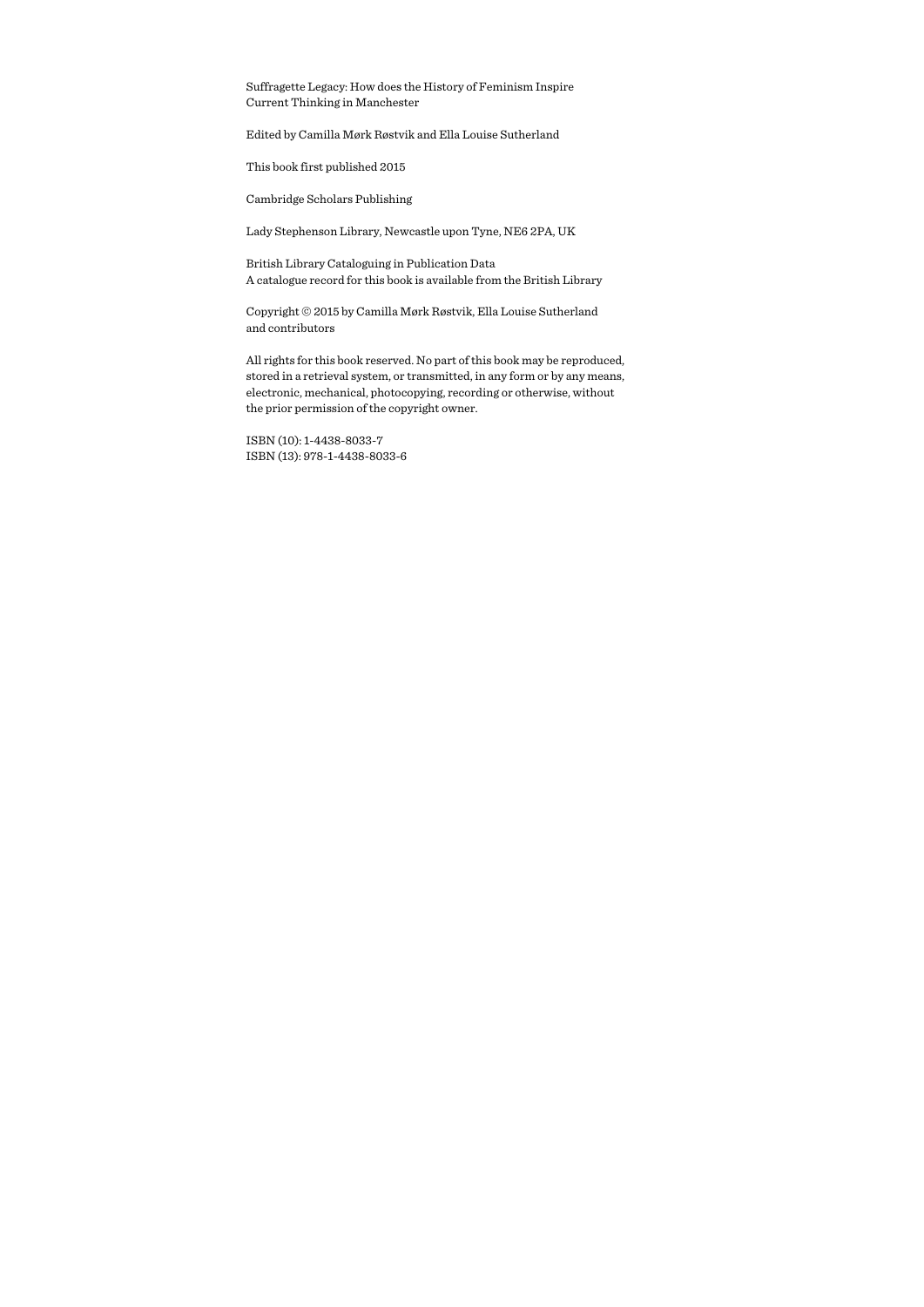This book is dedicated to all suffragettes, past and present. We would like to thank the University of Manchester Publication Award, University of Manchester SALC Conference Fund and the People's History Museum for making the project possible.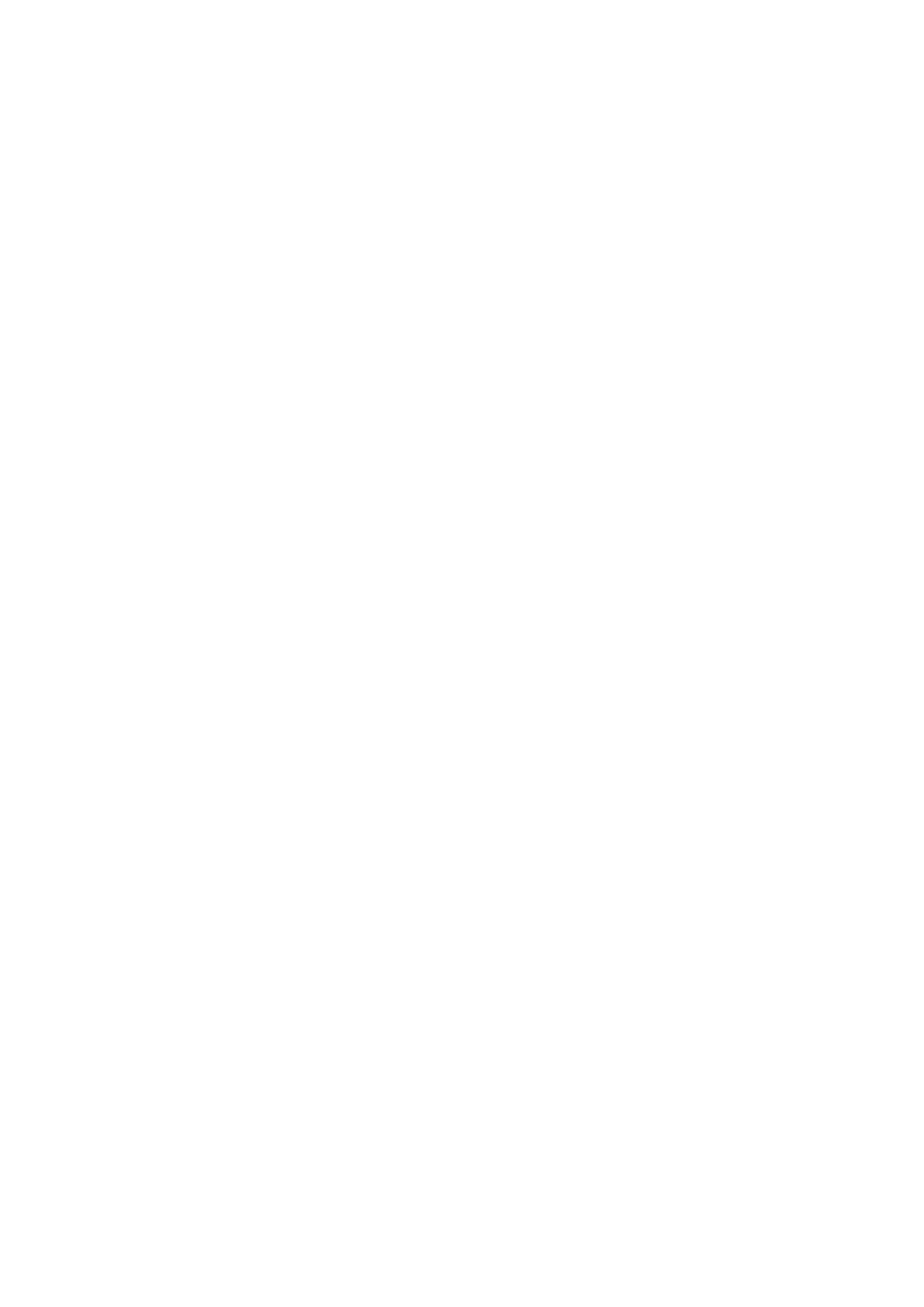## TABLE OF CONTENTS

| Ella Louise Sutherland and Camilla Mørk Røstvik                                                                                           |
|-------------------------------------------------------------------------------------------------------------------------------------------|
| The Legacy of the Suffragettes: Women, Peace and the Vote in<br>Manchester 1914-1918<br><b>Alison Ronan</b>                               |
| Turning the Tables: Repertoires of Agency and Resistance in<br>Manchester's Feminist Music Production and Distribution<br>Sarah Feinstein |
| "My Uterus Doesn't Expel Rape Sperm:" SlutWalk and the Activist<br>Legacy of the Suffragettes<br>Benjamin Halligan                        |
| Suffragette Hunger Strikes and their Legacies<br><b>Ian Miller</b>                                                                        |
| Proud to be Me<br>Olivia Graham and Jessie Cohen                                                                                          |
| Poetry for the Suffragettes<br>Rebecca Audra Smith                                                                                        |
| Poetry as Activism<br><b>Steph Pike</b>                                                                                                   |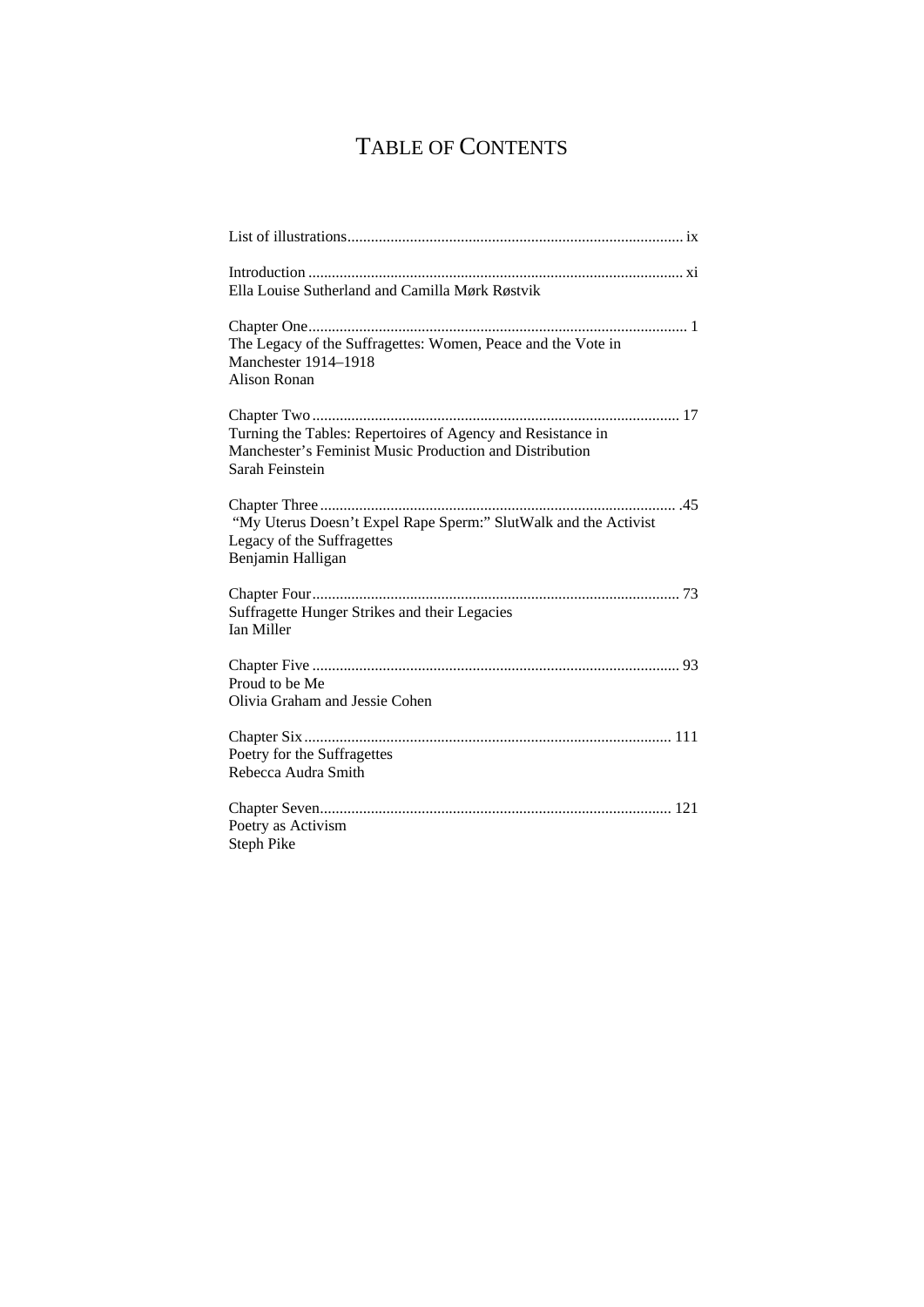| The Stature Project<br>Jenny White                                               |  |
|----------------------------------------------------------------------------------|--|
|                                                                                  |  |
| Suffragettes in the Pub                                                          |  |
| <b>Stefanie Sabathy</b>                                                          |  |
| Learning the Suffrage Story                                                      |  |
| Kellian Clink                                                                    |  |
| Fight for the Right: The Birmingham Suffragettes<br>Nicola Gauld and Sima Gonsai |  |
|                                                                                  |  |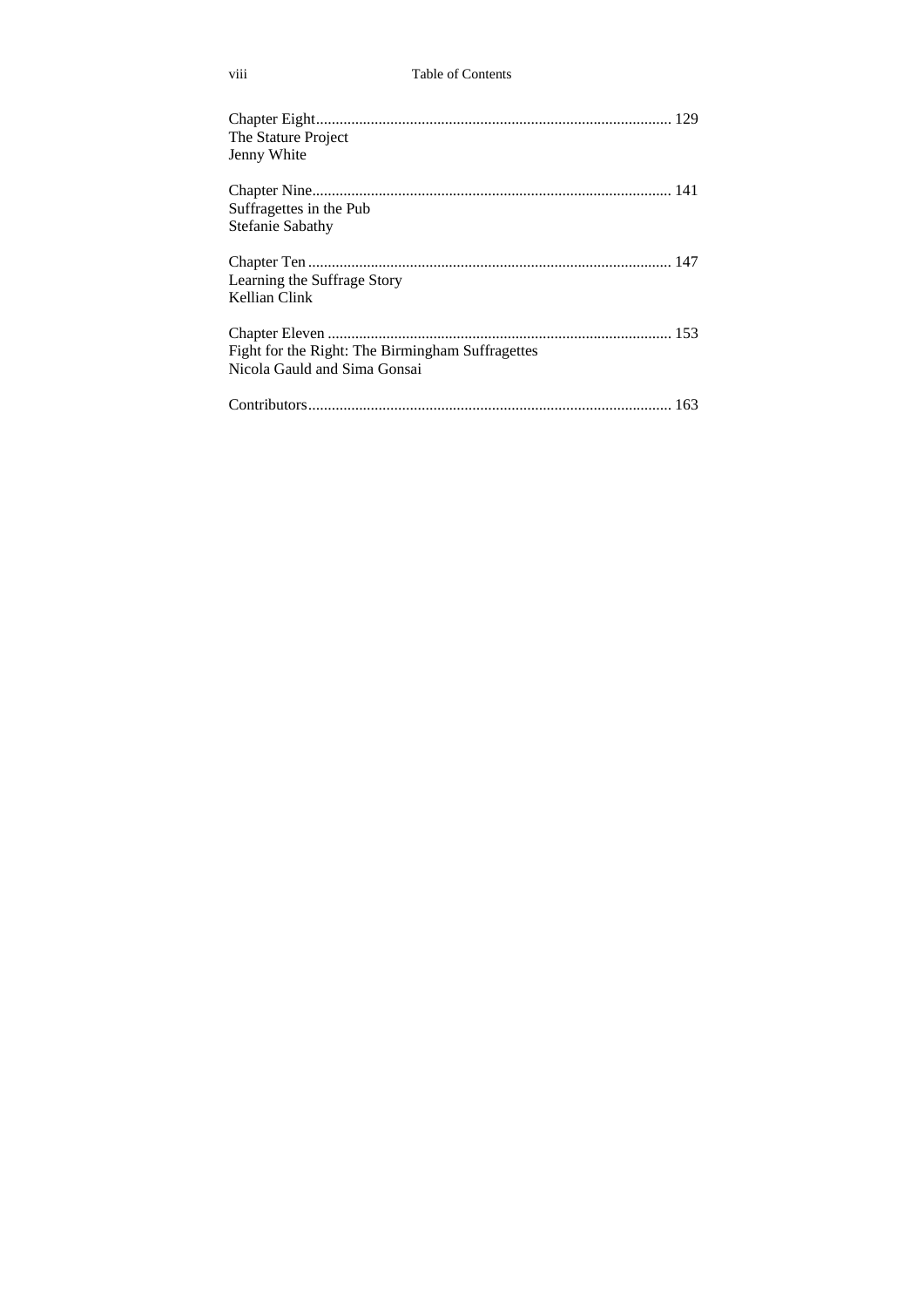## LIST OF ILLUSTRATIONS

- Fig. 1.1: Suffragette caravan (Oldham archives)
- Fig. 3.1–3.19: Photographs from SlutWalk Manchester, 20 June 2011 (All Chapter 3 images Benjamin Halligan)
- Fig. 5.1: Ginny. Womyn's hands are for creation not decoration.
- Fig. 5.2: Irene. This is me flower.
- Fig. 5.3: Novlet. Queen of me, myself and I.
- Fig. 5.4: Julie. Love me love my baggage.
- Fig. 5.5: Miriam. Don't judge a book by its cover.
- Fig. 5.6: Helen. I am the real urban cool.
- Fig. 5.7: Saltana. I am a natural womyn (All Chapter 5 images Olivia Graham)
- Fig. 7.1: Steph Pike performs in Manchester
- Fig. 8.1: Helen Davies and Jenny White
- Fig. 8.2: The masks in Manchester Town Hall (All Chapter 8 images Warp & Weft Collective)
- Fig. 9.1: Pankhurst in the pub
- Fig. 9.2: James and Emmeline

(All Chapter 9 images Stefanie Sabathy)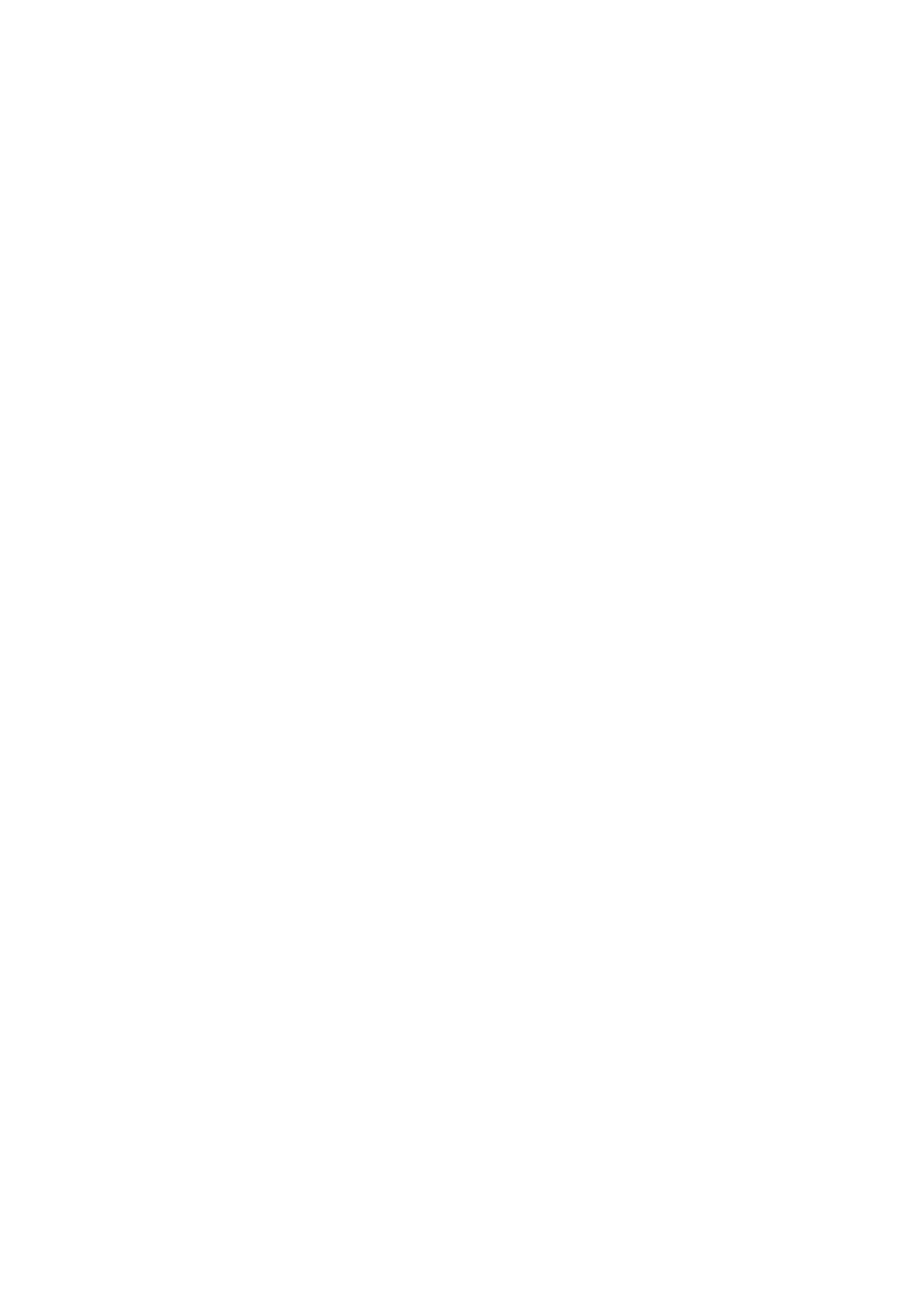### **INTRODUCTION**

### THE LEGACY OF THE SUFFRAGETTES

## CAMILLA MØRK RØSTVIK AND ELLA LOUISE SUTHERLAND

The suffragettes were more than one movement. The conference *Suffragette Legacy* was the starting point for this project, and sought from the beginning to invite diverse interpretation about the early women's rights movement. Refraining from a single narrative, we wished to bring together speakers who were inspired and challenged by the suffragette legacy today. Several of the papers encouraged us to think about the historical movement as complex rather than linear; made up of individuals rather than power structures. Diverse as they might seem, the outcome was an understanding of how we, as modern day people engaging with feminism, are intimately linked to our foremothers and fathers. After all, part of the lasting legacy of the suffragettes is the conversations and art that engage with their memories today. There is a lot of bravery in several of these papers, and by reading and thinking about them we ensure that their legacy, like that of the suffragettes, is not lost. From modern day suffragettes to furious activists, challenging scholarship to local history, this volume of voices mirrors the people it explores.

#### **Chapter Overview**

In her paper *Women, Peace and the Vote 1914–1918* Manchester-based suffragette historian **Dr Alison Ronan** explores the myths surrounding the main occupations for the women's movement during the First World War. Through national and local archive research, Ronan has studied the suffragettes and found much material biased. Her paper sets out to discover how the suffragettes not only fought for the vote, but were also passionately involved in the peace effort during the First World War. Focusing on the lesser-known working-class people of the movement, Ronan opens up a wider conversation about class in a time of extreme social hierarchy. By exploring the primary sources of the suffragettes, Ronan utilises their voices and connects women and peace in a fascinating way.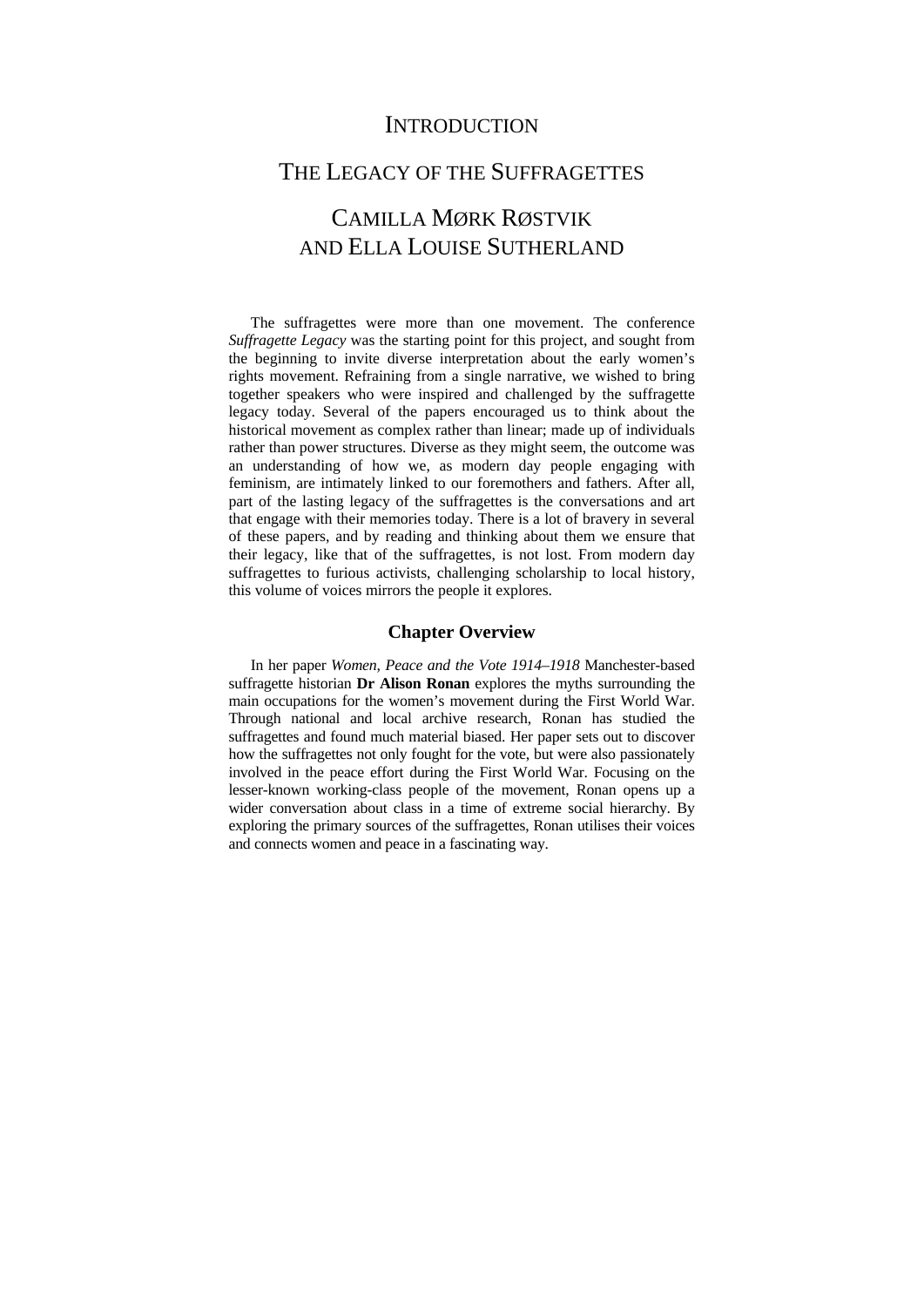#### xii Introduction

In PhD candidate **Sarah Feinstein's** (University of Manchester) paper, *Turning the Tables: Repertoires of Agency and Resistance in Manchester's Feminist Music Production and Distribution,* we discover the links between historical and contemporary women's movements through music. Arguing for a sensory exploration of the suffragette history, Feinstein draws on her extensive work at the Women's Revolution per Minute Archive Collection (WRPM) at Goldsmiths University and reimagines what the suffragette legacy might look and sound like. Turn up your Rrriot Girl collection and tune in for a fascinating sonic tour of feminism.

**Dr Ben Halligan** (University of Salford) is also concerned with what the feminist movement of today looks and sounds like. In his paper, *"My Uterus Doesn't Expel Rape Sperm:"SlutWalk and the Activist Legacy of the Suffragettes* he asks what the suffragette legacy offers today's feminist activists. Exploring the complexity of the feminist activity of "taking to the streets" Halligan considers the SlutWalk movement in the context of public protest. By combining photography, theory and discussion, he makes a case for the link between the suffragette movement and the Third Wave sex positive discourse. Halligan's thought-provoking essay is accompanied by his photography of a Manchester city centre Slut Walk and quotes from protesters.

In his paper *Force-feeding and the Legacy of the Suffragette Hunger Strike, 1909–14* **Dr Ian Miller** (University of Ulster) focuses on one of the most troubling historical realities concerning the suffragettes. His paper maintains that ethical questions of force-feeding explored by the Pankhurst and others, raised an important set of moral questions that have remained unresolved to this day, despite the formal condemnation of the practice by the World Medical Organisation in 1975 following the controversial deaths of a force-fed IRA prisoner. Furthermore, Miller argues that historical analysis of the suffragette anti-force-feeding campaign can be productively used to explore present-day discussion on the use of the procedure on detainees at Guantanamo Bay. Including graphic details, images and archival material in his paper, Miller does not shy away from exploring the extremely uncomfortable aspects of what some suffragettes endured.

In **Jessie Cohen** and **Olivia Graham'**s paper *Proud to be Me,* the two scholars/artists/activists enter into dialogue with the current users of the Manchester Pankhurst Centre in Manchester. Taking place in the historical home of the Pankhursts, 62 Nelson Street, the *Proud to be Me* project is a contemporary piece of art-activism. Challenging beauty stereotypes and the media, the project consisted of photographs of the living women of the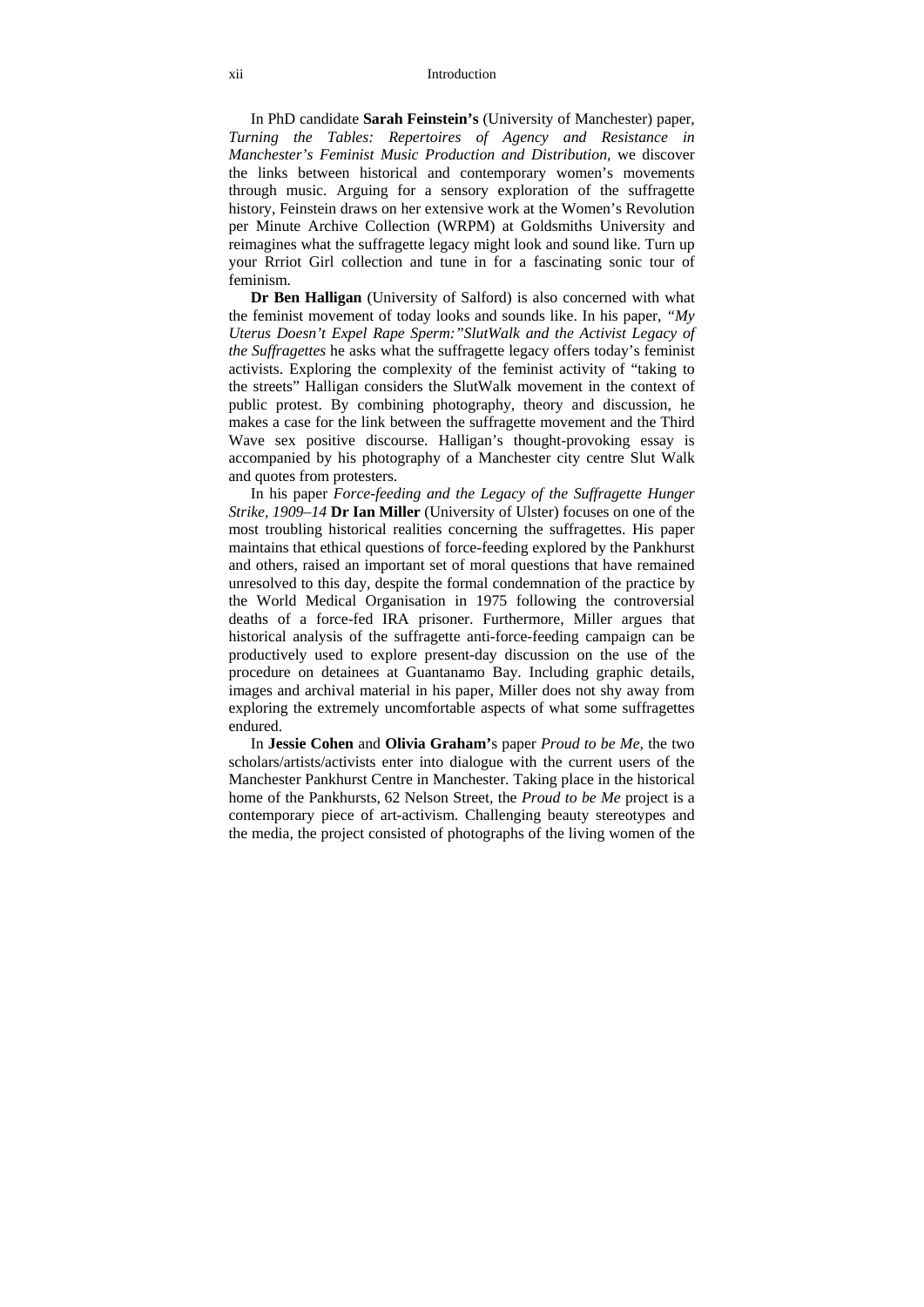centre, reimagined as modern-day suffragettes. Utilising suffragette aesthetics such as the green, white and purple sash, the modern Pankhurst women connect with the legacy of women's rights. Cohen and Graham write passionately about the use of feminism today, of the inclusion of all women in feminism and the dangers of media and academia forgetting those that need support today. The beautiful images that accompany their essay tell stories of their own.

Manchester-based poet **Rebecca Audra Smith** provided a creative outlet at the *Suffragette Legacy* conference, challenging the audience to make suffragette-based poetry then and there in the form of short poems; landays. Edited and contextualised by Smith, these poems made the audience of the conference part of the content. Crediting the audience and the suffragettes, these become a real collaboration between historical and contemporary people. Smith challenged the listeners to become participants, urging us to create word art quickly and effectively. With themes such as bra burning, Smith also wanted us to consider what we know and what we think we know about historical feminist activism. Her essay contextualises the poems in discussion about contemporary women's rights.

Likewise the Manchester-based performer and poet **Steph Pike** emphasises how the suffragettes are still in our language, in our minds and in our culture. Engaging directly with the people of Manchester, Pike's powerful poetry literally takes on board Audre Lorde's call to arms: "For women, then, poetry is not a luxury," and wants us to consider poetry as communication that is intense, direct and necessary. Every word is carefully chosen, a concentrate of words exploring Manchester as the city of suffragettes. Her poems, dedicated to historical and modern-day feminists, are powerful collections of truth, anger and hope.

**White and Davies,** also known as the art collective *Warp & Weft*, were inspired by suffragettes who made radical interventions in public spaces. They noticed that municipal statues in Manchester only celebrate notable men (barring Queen Victoria through accident of birth). Thus, with the Manchester Town Hall's permission, they started "yarnbombing" the male statues with masks representing Manchester women like Emily Wilding, the Pankhursts, Emily Wilkinson and Mary Seacole. At the conference, the collective presented their thinking behind this project and in their essay they contextualise the need for more female statues. Since the conference, the project has received a lot of media attention and has gone on to form new ideas and events. Accompanied by photography of their art work, White and Davies' piece is a reminder of the power of art in public spaces.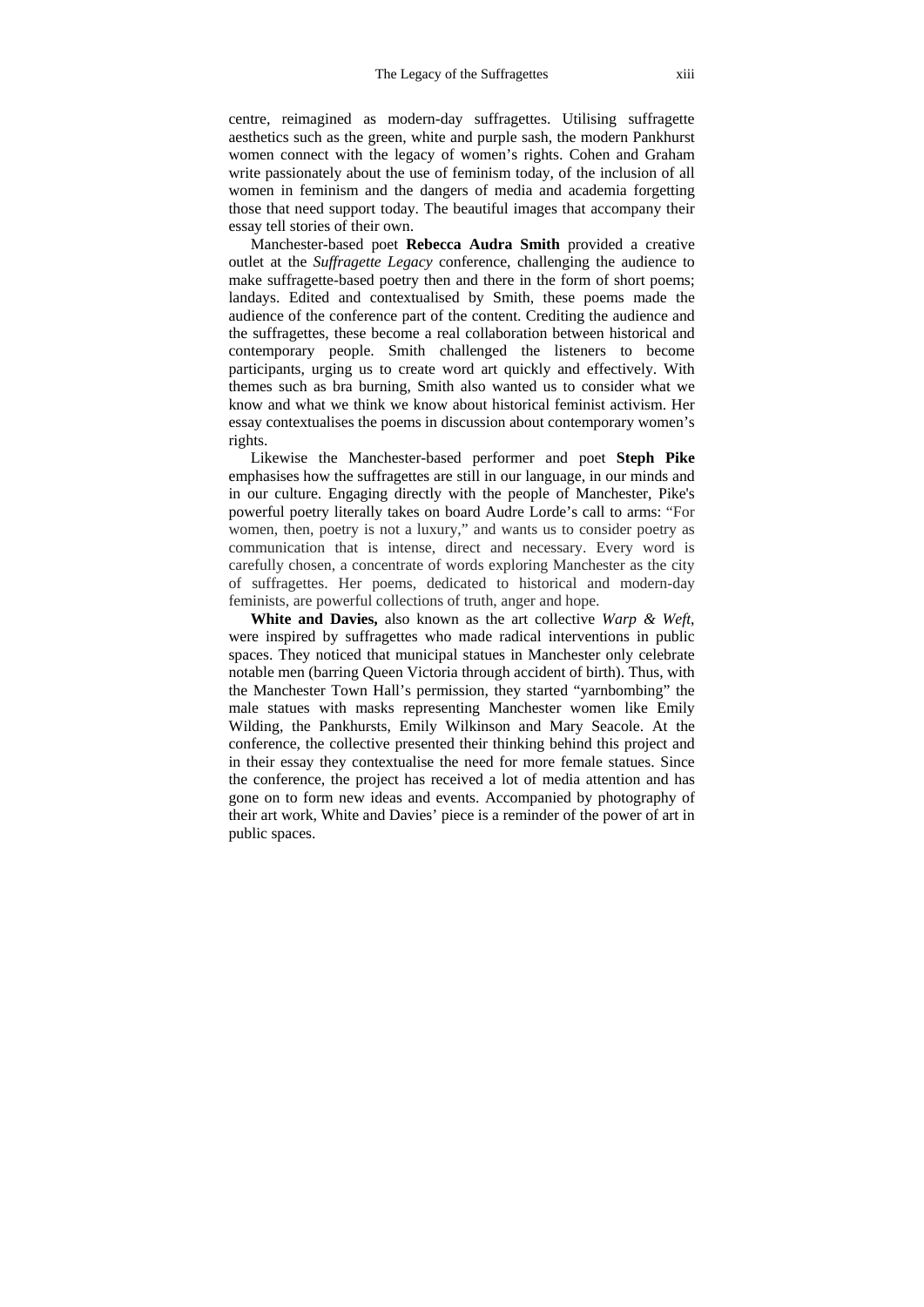#### xiv Introduction

Writer, researcher and teacher **Stefanie Sabathy** (University of Manchester) was also interested in how a fictional conversation between suffragettes and modern women can make us question narratives. Her short story is about a discussion about Emmeline Pankhurst she had with some men in a pub. Her humorous and quirky take on Manchester's suffragette legacy is hopeful and subversive. As she engages the men in the pub in a conversation about suffrage, Sabathy breaks barriers and creates a universe in which Pankhurst inhabits our world again. As with so many feminist projects, her piece was inspired by a Pankhurst but ended up being her own fascinating contribution to the feminist canon.

**Kellian Clink's** paper (University of Minnesota) asks what young people learn about suffrage through a small, comparative study of British history textbooks*.* She highlights how frequently women's achievements are reduced to a few paragraphs and how, from 1945 to 2000, many of the same words and contexts are used to "explain" the suffragettes. Clink's paper is a reminder of the institutional sexism that contemporary feminists still seek to change, and is an apt reminder of the lack of women in school curriculum.

Finally, film directors and scholars **Nicola Gauld** and **Sima Gonsai** present their film project *Fight for the Right: The Birmingham Suffragettes.* The suffragettes from Birmingham are perhaps less known than the Pankhurst clan of Manchester, but their incredible stamina surprised Gauld and Gonsai when they started researching the material available in the city archives. *Fight for the Right* explored women's voting history from a local perspective, focusing specifically on the activities of the Birmingham suffrage movement in the years preceding the outbreak of the First World War. The film's actresses are aged 12–15 from two local schools, and grew increasingly passionate about the story they were reenacting. Using twenty-first century technology to explore a historical movement, the paper makes a case for art as a powerful decoder of myth. In their paper Gauld and Gonsai reflect on their experiences with the project, working with young women on a historical topic.

Each of these chapters will locate the suffragette herstory in different ways, and our hope is that this will not only contribute to new knowledge but in itself create a lasting legacy of how feminist histories can be interpreted, approached, celebrated and debated. After all, the suffragettes are dead. Long live the suffragettes!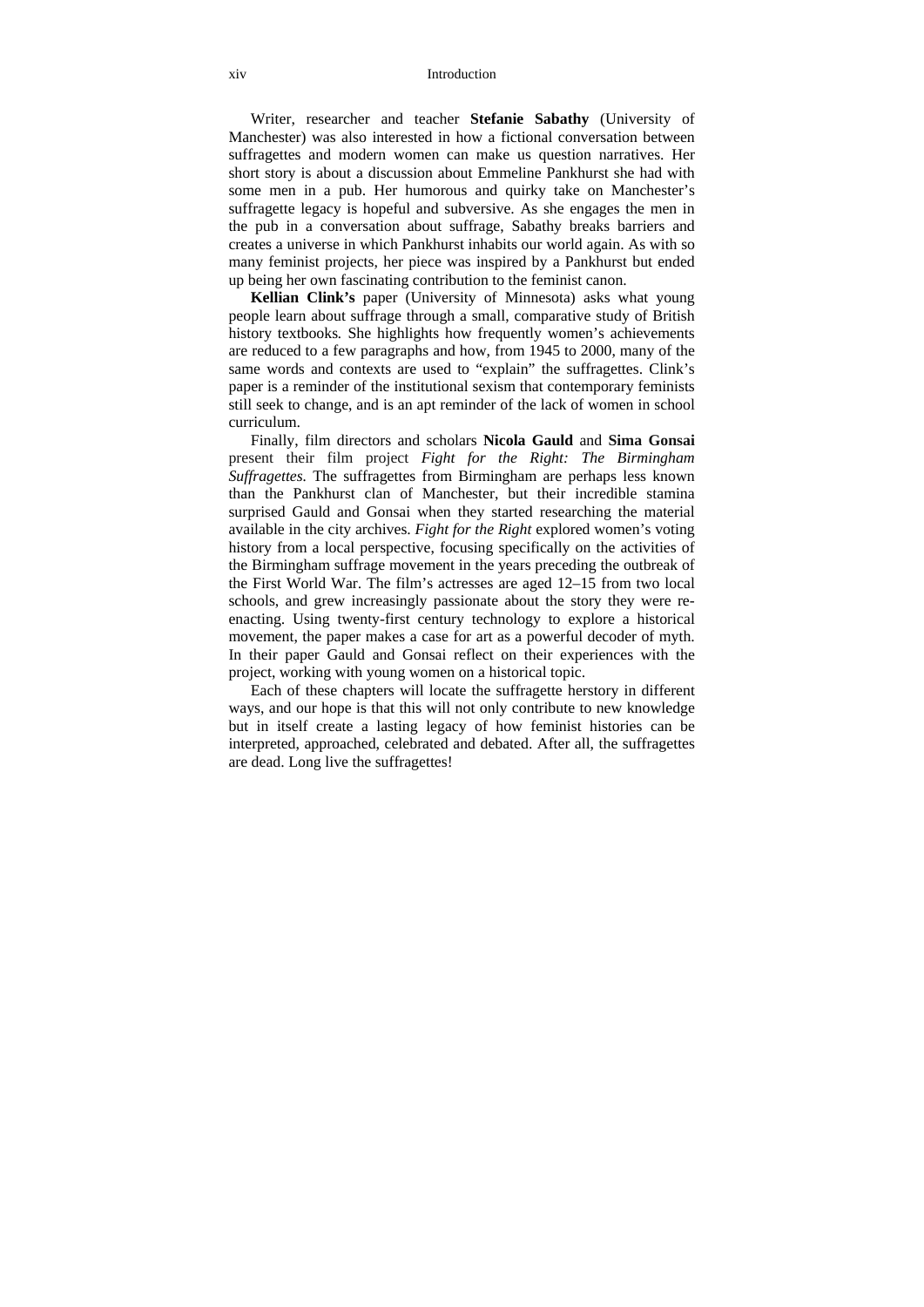## CHAPTER ONE

## THE LEGACY OF THE SUFFRAGETTES. WOMEN, PEACE AND THE VOTE IN MANCHESTER 1914–1918

## DR ALISON RONAN

*"Nothing worth having is achieved by violence."1*



Fig. 1.1 Suffragette caravan (Oldham archives)

This is a story of the continued struggle for the vote during the First World War in Manchester, a struggle that was "sleeping not dead"<sup>2</sup> and which became increasingly synonymous with campaigns against the war and for a just, negotiated peace. Lillian Williamson Forrester**,** the young militant Manchester suffragette, imprisoned for her role in the attack on the Art Gallery in 1913, declared in 1916, while pregnant with her first

<sup>&</sup>lt;sup>1</sup> Kathleen Courtney's election address for the NUWSS executive, M50/2/9/11, January 1915, Manchester Archives.

<sup>2</sup> Report of a Manchester suffrage deputation to the local MP, *Manchester Guardian*, 15 September 1915.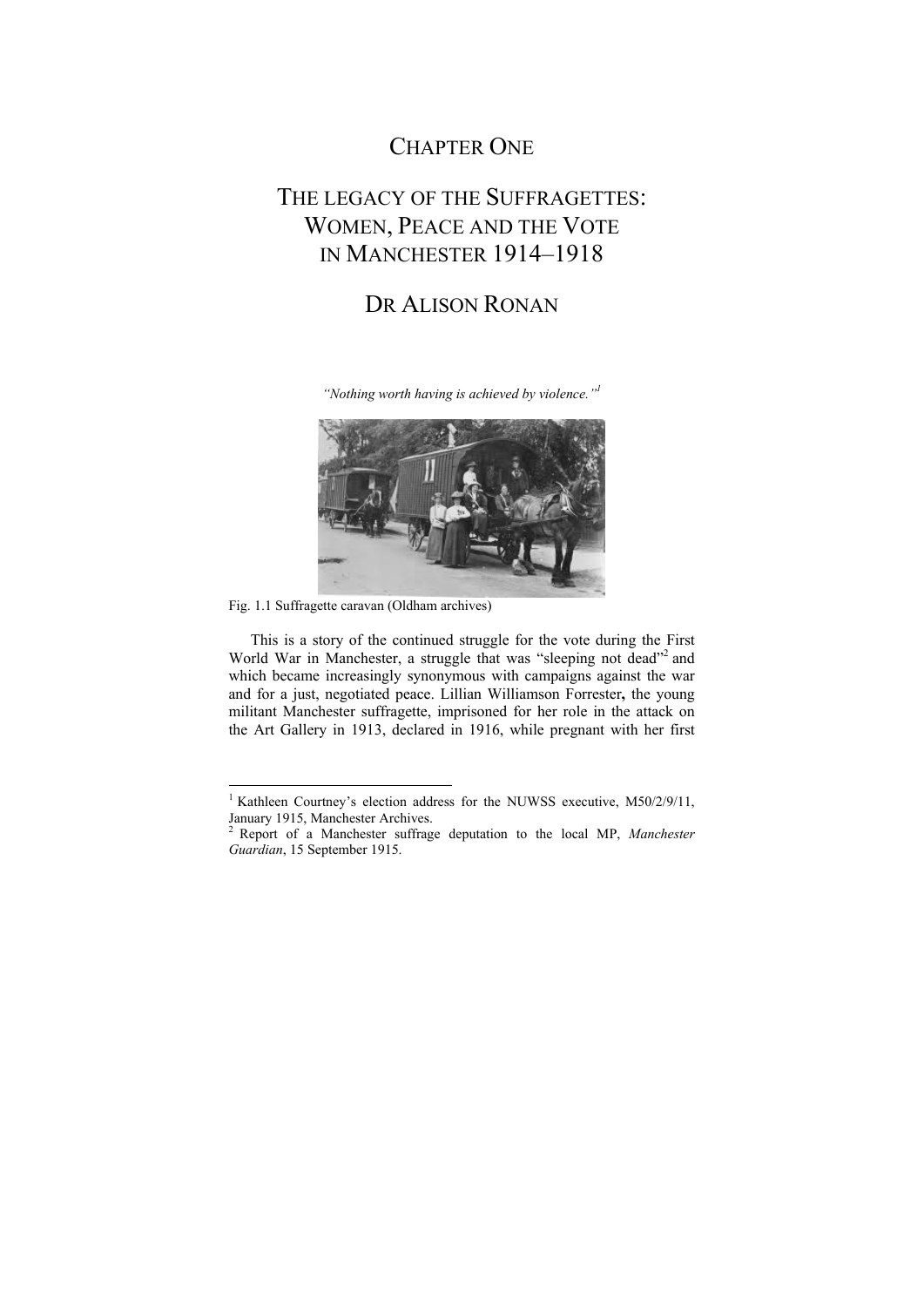child and somewhat paradoxically, that "The great duty of suffrage women [is] to speak peace."<sup>3</sup>

It may be unusual to consider the significant legacy of the (militant) suffragettes by reflecting on the "end" of the Women's Social and Political Union (WSPU) at the outbreak of war in 1914, but by examining in depth what happened in Manchester after 1914 it is possible to trace how the struggle for the vote continued in the city, and to examine the decisions made by some local suffragettes and a radical element of the constitutional suffragists after 1914. As the peace and suffrage agitator Catherine Marshall suggested in 1915: "I think we ought to put women's suffrage absolutely first—as essential to the realisation of other things."<sup>4</sup> For her, and many other suffrage campaigners, the "other things" included women's pay, conditions in the home and the workplace and the possibility of women having a say in post-war reconstruction. These issues became more and more pressing for suffragists as the war continued and local women's involvement with anti-war campaigns not only sharpened their resolve for inclusion in the representative parliamentary process but also redefined their analysis of the relationship between gender, class and politics.

The Government released suffragette prisoners soon after the declaration of war in August 1914 and their leader, Mrs Pankhurst, now sympathetic to the Government's stance on the war, ordered that all militant suffragette activity cease. The non-militant National Union of Women's Suffrage Societies (NUWSS) also agreed to suspend their campaigning and to shift their energies into relief work; but the possibility of a general election dominated the domestic politics of 1915–1918 and there was a clear opportunity for women to be included in the franchise. An election was postponed in 1915 but the practicalities of war had drawn attention to the fundamental and contentious questions of voter registration and the limits of the existing franchise. The introduction of conscription in 1916 undermined the residential qualification for the men fighting at the front, and indeed the presence of soldiers on the frontline made the electoral register virtually redundant. This in turn led to a lively political campaign for the "soldiers' vote" which offered politically astute women an opening in which they could influence the framing of a reconstituted

<sup>&</sup>lt;sup>3</sup> *Votes for Women*, September 1916.

Catherine Marshall in 1915, quoted in Sandra Stanley Holton, *Feminism and Democracy: Women's Suffrage and Reform Politics in Britain 1900–1918,* (Cambridge: Cambridge University Press, 1986), 135.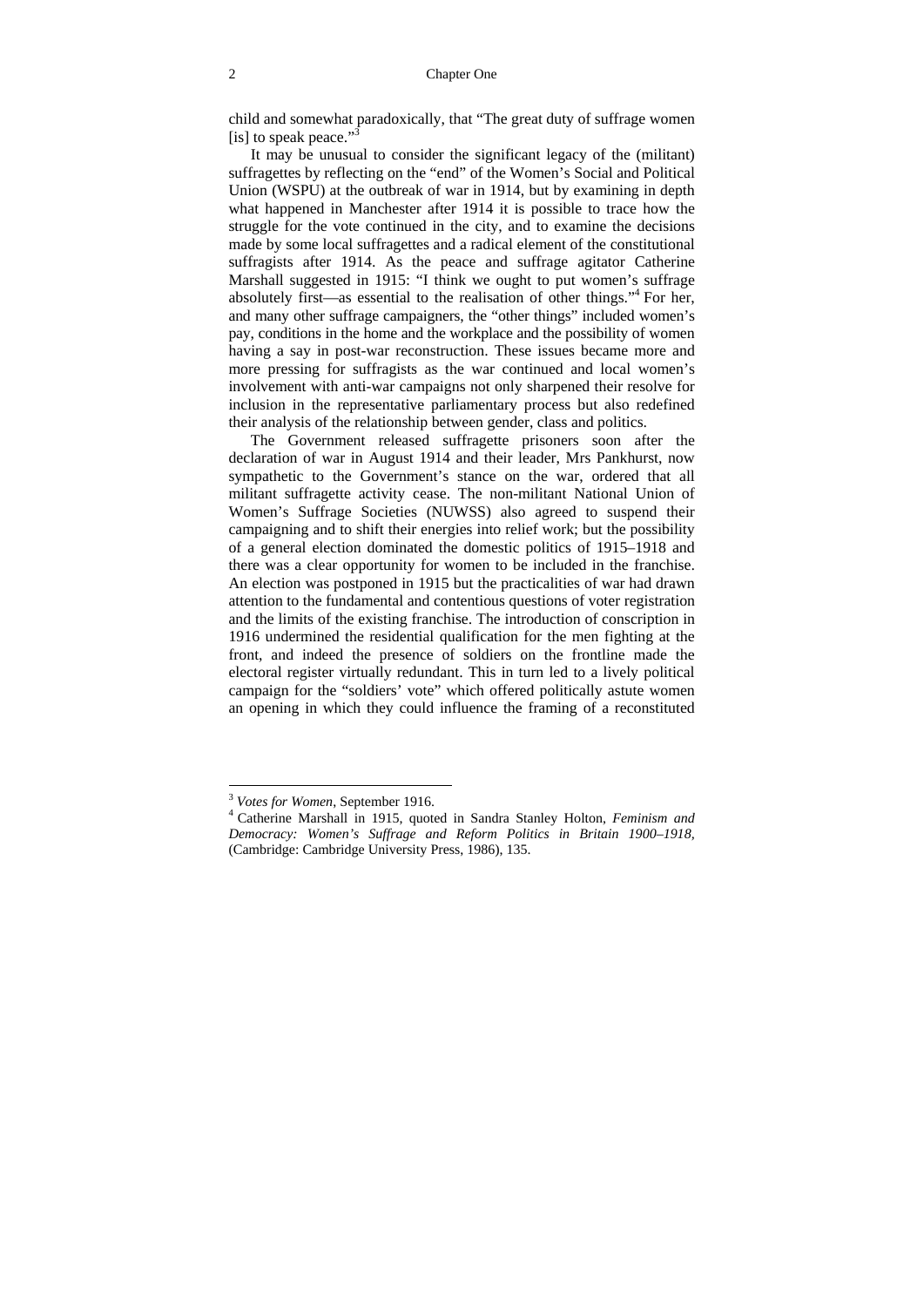franchise.<sup>5</sup> The way in which the war shifted popular views on women's suffrage was complex. The direct link between women's patriotic contribution to the war and their limited inclusion in the Representation of the People Act 1918 has been contested by historians.<sup>6</sup> But it still remains a significant association; certainly the incontrovertible evidence of women's practical and political capability during the war was a decisive factor in shifting male prejudice against women's suffrage.<sup>7</sup> As the Liberal Asquith (Prime Minister 1908–1916) whose handling of the pre-war 1910/1911 Conciliation Bills had so disillusioned the constitutional suffragists, stated in 1917:

I think some years ago I ventured to use the expression "let the women work out their own salvation." Well, sir, they have worked it out during this war. How could we have carried on the war without them?<sup>8</sup>

So this has become the accepted narrative: that more or less, women who were fighting for the vote agreed to support the war effort and put their own demands on hold. However, the example of Manchester offers another narrative, that of a continued and quietly energetic campaign for the vote after 1914. What had begun for many local women in Manchester as a single-issue suffrage campaign gradually drew them into organisations during the war that were specially focused on exposing gender inequality and class exploitation. Wartime experience heightened their political consciousness. The granting of the vote to some women in 1918 did not mark the end of a fifty-year struggle for the vote; rather it marked the beginning of another set of struggles for social, political and economic equality that engaged political women during the inter-war years.<sup>9</sup> As the local constitutional suffrage group in Manchester declared

<sup>5</sup> Sandra Stanley Holton, *Feminism and Democracy: Women's Suffrage and Reform Politics in Britain 1900–1918,* (Cambridge: Cambridge University Press, 1986), 134–136.<br><sup>6</sup> For example Jo Vellacott, *Pacifists, Patriots and the Vote: The Erosion of* 

*Democratic Suffragism in Britain During the First World War* (Palgrave Macmillan, 2007), 3: Holton, *Feminism,* 134. 7

Martin Pugh, *Electoral Reform in War and Peace 1906–1918,* Routledge and Kegan Paul, London, 1978, 136: H.L Smith, *The British Women's Suffrage Campaign 1866–1928, (London: Longman, 1988), 61.* 

Asquith in House of Commons Debates, 28 March 1917, c.469–70 quoted in Pugh, *Electoral*, 146.

<sup>&</sup>lt;sup>9</sup> Cheryl Law, "The old faith living and the old power there: the movement to extend women's suffrage" in Joannou Maroula and June Purvis (eds.) *The*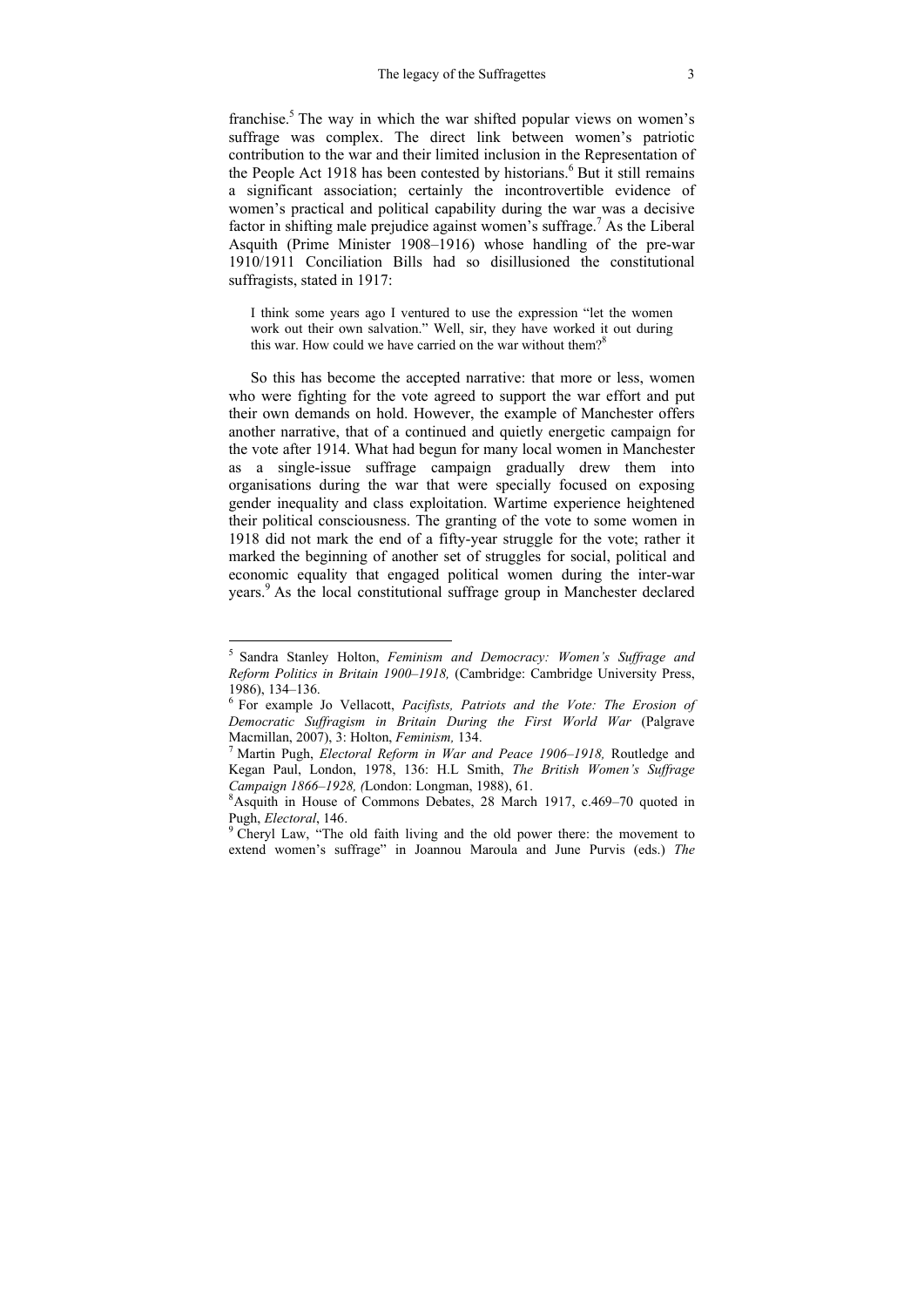in 1917, "We are clear that, with the vote won, our work will be just begun."10

To use Manchester as a case study enables an interrogation of sustained albeit muted suffrage activity in a major industrialised city throughout the war, which was most likely replicated in the other industrialised cities across the country. This activity continued throughout the war and gathered pace after the establishment of the Speaker's Conference in 1916, a committee set up by the Coalition Government putting forward proposals for franchise reform which would result in the Representation of the People Act in 1918. To put this campaigning activity into a clearer context, let us examine the situation in Manchester in the summer of 1914, immediately before the war. In the city there were numerous branches of the three large national suffrage organisations, and many branches of the smaller campaigning groups such as the Tax Resistance League, the Church League, the Writers League and an active Men's League for Women's Suffrage.

Firstly, there was the very active Women's Social and Political Union (WSPU) with branches working largely on their own initiative; for example, they organised the Manchester Art Gallery outrage in 1913 and a local campaign of putting ink in letterboxes. Elizabeth Dean from the local Openshaw branch of the British Socialist Party, joined the Manchester WSPU in 1911 and recalled:

When the women's suffrage movement was formed by the Pankhursts it was really—what would you put it—more middle-class. They took decisions in London and the carry-on that went on in London was really among the committee, you know. We were left to do any irritating things we could think about, on our own. $^{11}$ 

And they did! There was a city centre branch and branches in the suburbs, local women regularly selling the WSPU newspapers and organising regional speaking campaigns across the NW.

There was a regional and federated branch network of the mighty National Union of Women's Suffrage Societies (NUWSS) with regular branch meetings with local organisers, each branch having a degree of autonomy to decide priorities. The NUWSS periodical *The Common* 

*Women's Suffrage Movement: New Feminist Perspectives* (Manchester: Manchester University Press, 1998).

<sup>&</sup>lt;sup>10</sup> MSWS Annual report 1917: M50/1/5/3 Manchester Archives.

<sup>&</sup>lt;sup>11</sup> Jill Liddington and Jill Norris, *One Hand Tied Behind Us: The Rise of the Women's Suffrage Movement,* (London: Rivers Oram, 2000), 225.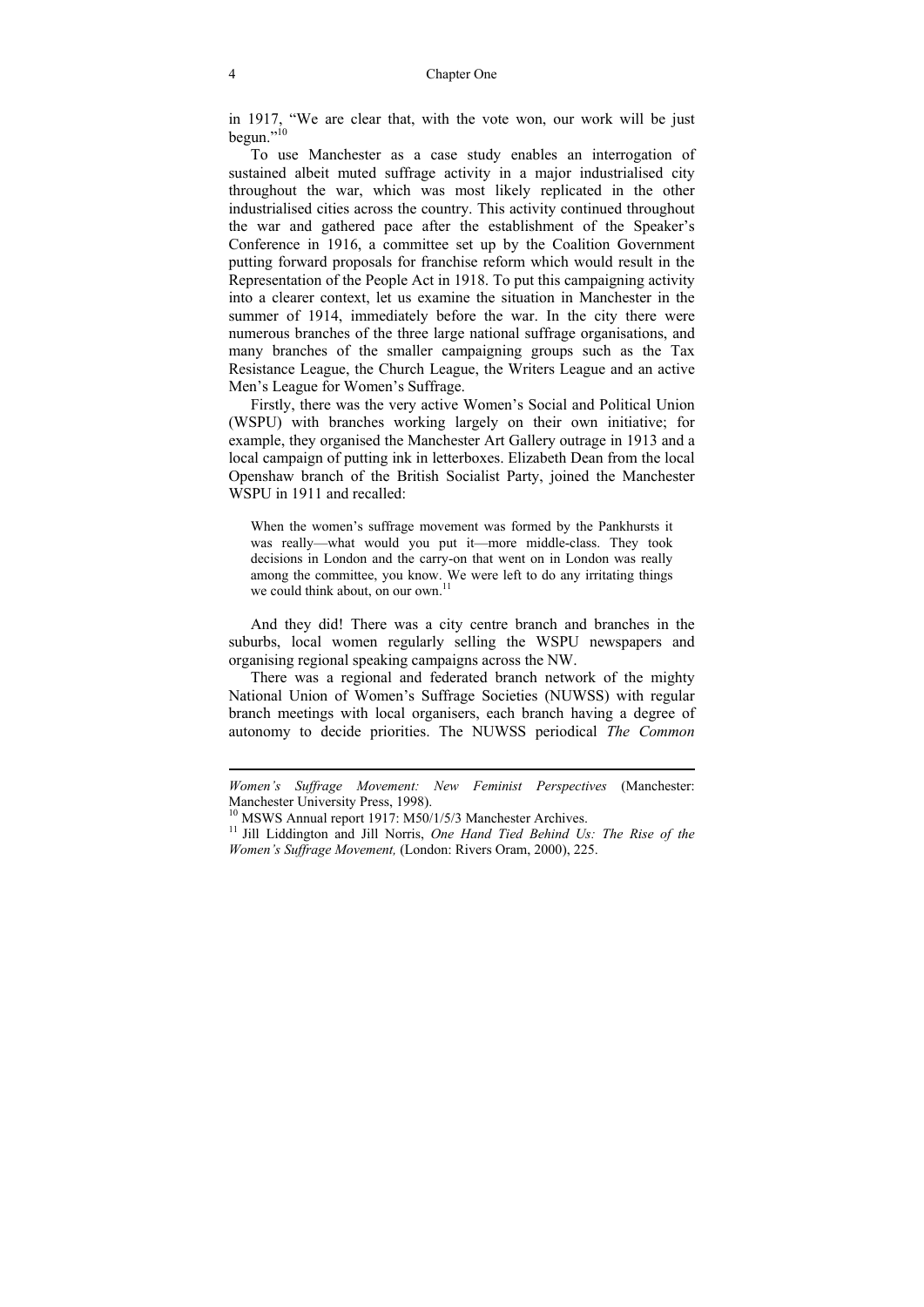*Cause* was sold in local newsagents and in the streets. By 1914 there were regional organisers in the NW for the Election Fighting Fund (EFF) which mobilised local working women to campaign for pro-suffrage candidates in local and by-elections. It was in effect a working partnership between the NUWSS and the Labour Party and it brought a different set of local organisers into the NUWSS machinery, many coming from socialist and working class backgrounds. There were at least two branches of the Women's Freedom League (WFL) across Manchester after its establishment by Mrs Despard in 1908. There was a branch in the city centre and a branch in the garden village of Burnage, built in 1907 and attracting co-operators, teachers and local reformers.<sup>12</sup>

Many women were well known in Manchester as suffrage activists and social reformers, in particular for women-focused campaigns, and many of them worked together much more fluidly across what seem to us now to be "rigid" boundaries. Hope Squires, for instance, the wife of music professor and conscientious objector Frank Merrick, was simultaneously a member of the WSPU and the WFL. It is clear from the papers of the Manchester Men's League for Women's Suffrage (MMLWS) [Frank Merrick was a member] that women (and men) were demonstrating together and that women activists in the city were working together across different campaigns and concerns.<sup>13</sup> In a city like Manchester "everyone" knows everyone, if not socially, at least by repute."<sup>14</sup>

The political trajectories of militant suffrage activists during the war were not always predictable: for example, Lillian Forrester, the secretary of the WSPU, imprisoned briefly after her attack on pictures in Manchester Art Gallery in 1913, became a member of the United Suffragists in 1915 and spoke out for peace. Her younger colleague Kate Wallwork, who took over from Forrester as secretary of the WSPU city centre branch, was accused of blowing up an empty railway carriage in Newton Heath, also in 1913. She was acquitted after a vigorous campaign by the MMLWS amongst others.<sup>15</sup> Both women had supported the WFL campaign to boycott the census and both women evaded the 1911 census:

 $12$  The stockholders for Burnage Garden Village included a number of prominent local business men and philanthropists: M. Harrison, "Burnage Garden Village: An Ideal for Life in Manchester," Town Planning Review (47), 1976.

<sup>&</sup>lt;sup>13</sup> Manchester Men's League for Women's Suffrage, MML/1-2, John Rylands Library.

<sup>&</sup>lt;sup>14</sup> Letter from Julie Tomlinson to Catherine Marshall, D/MAR/4/45 21 October 1915, Cumbria Archives

<sup>15</sup> *Manchester Guardian*, 29 July–9 August 1913.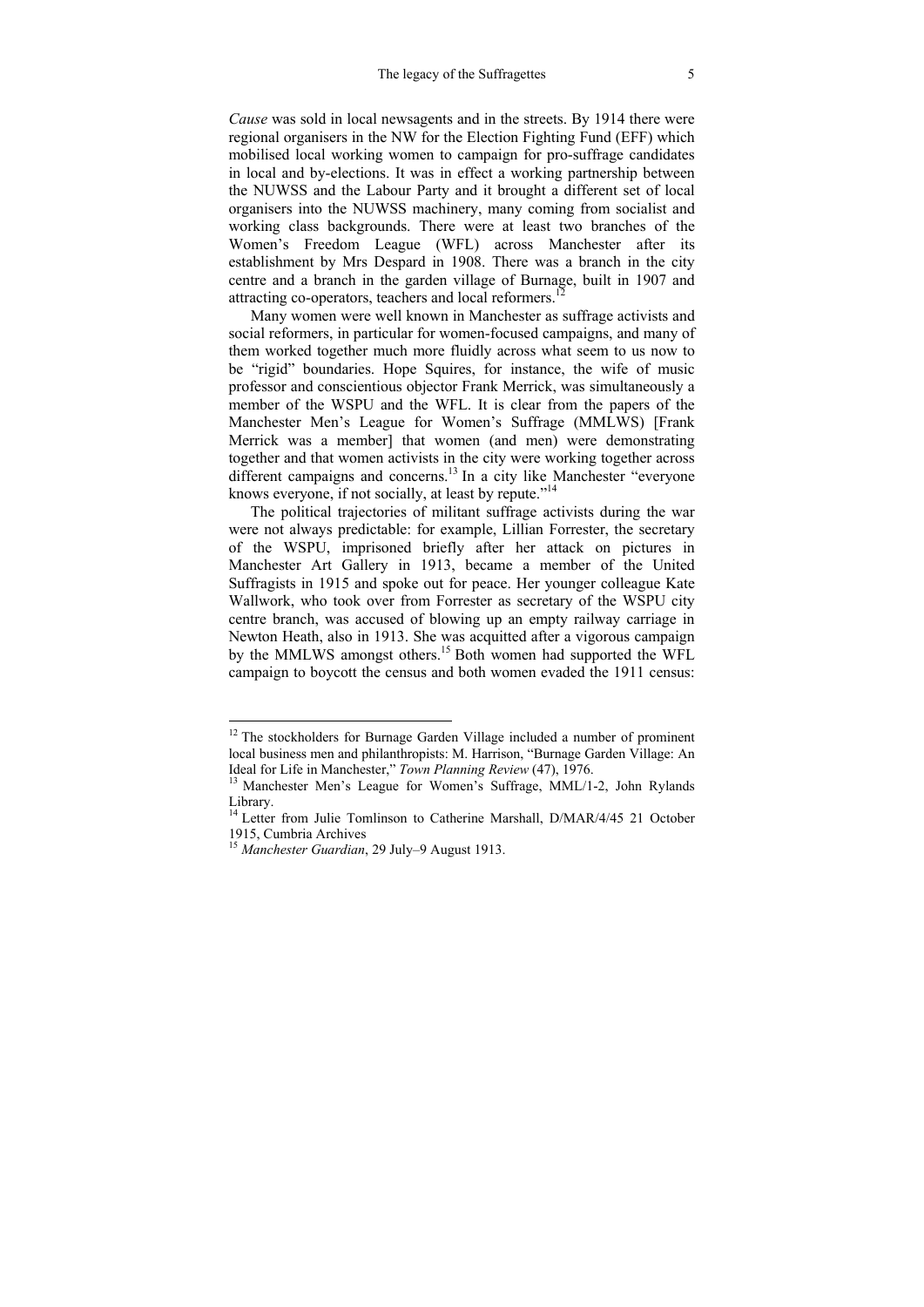as the slogan declared, "if we don't count, don't count us!"16

But both these women made remarkable decisions about where to put their energies during the war, both supporting peace campaigns, with Wallwork in particular becoming very active in the local branches of the No Conscription Fellowship (NCF). Forrester, whose son was born in 1915, campaigned with the United Suffragists and spoke out for peace during and after the war.

The wartime political route of Margaret Ashton, local councillor and doughty women's rights and suffragist campaigner, was, ironically, easier to predict as she was an internationalist, a pacifist Unitarian and opposed to any form of militancy. By 1915 she was part of a group of suffragists in the executive of the National Union, who felt that "it is useless to ignore the war and to imagine that the Union can return to the state of affairs before the war broke out" but who had always spoken out against militancy and "continued to uphold the ideal of the supremacy of moral force in human affairs."17 The campaign for the vote became part of a wider movement for prefiguring a different society where in Ashton's words:

The women's suffrage movement is based on the principle that social relations should be governed not by physical force, but by the recognition of mutual rights, by co-operation with other organisations working for these objects and in discussion with women of other nations, promote the establishment of a stable system of international law and mutual understanding upheld by the common will of men and women.<sup>18</sup>

In Manchester suffrage campaigners gradually became synonymous with peace campaigners, as they challenged the "party line" taken by their organisations' leaders. In London in 1915, the NUWSS president Mrs Fawcett thought it "undesirable to take part," when asked by the International Women's Suffrage Alliance (IWSA) to send delegates to The Hague International Congress of Women (which was to replace the cancelled IWSA meeting in April 1915).<sup>19</sup> Under Fawcett's leadership, the national executive of the NUWSS took the line that any talk of peace, peace education or how to negotiate a peace, was tantamount to treachery. From London, the executive informed local societies across the country

<sup>&</sup>lt;sup>16</sup> Entries for the Wallwork family: 1901 and 1911 census. Wallwork's name does not appear at her family home on the 1911 census, despite cross-referenced evidence that she had been living at home at that time. It is crossed out on the return.<br><sup>17</sup> Common Cause, 4 June 1915.<br><sup>18</sup> Manchester Guardian, 10 June 1915.<br><sup>19</sup> NUWSS executive minutes, M/50/2/7/13 18 March 1915, Manchester A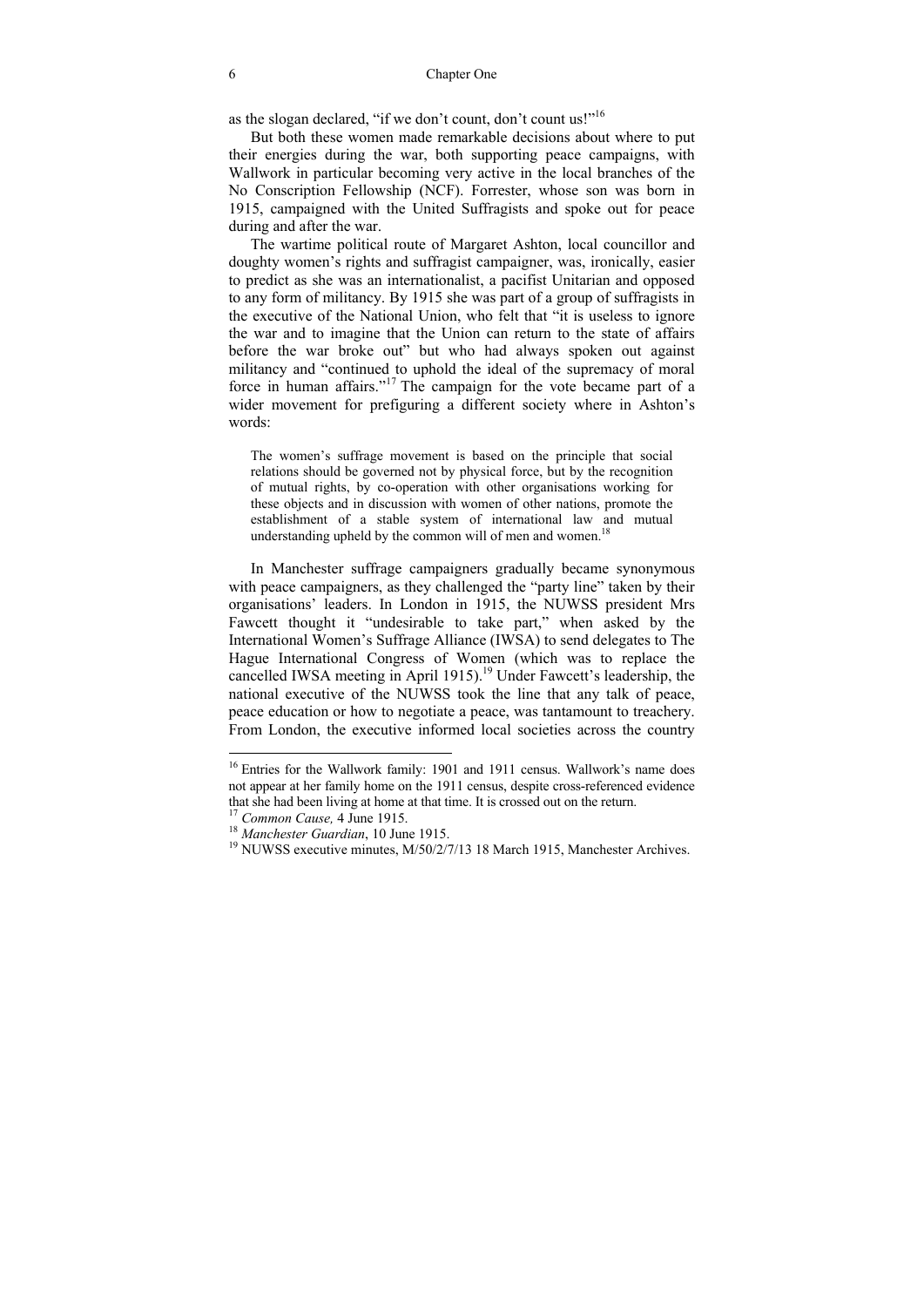that they must not send delegates to the Congress. This executive decision threatened traditional branch autonomy and the entire democratic apparatus of the NUWSS. There was a groundswell of opposition in the provinces with protest letters from both the North West and North East Federations, whose presidents Margaret Ashton and Dr Ethel Bentham respectively were already vocal opponents of the war.

In March 1915 a number of the NU executive committee resigned, including Ashton from Manchester, Helena Swanwick, Catherine Marshall and Kathleen Courtney. Helena Swanwick who had worked with Ashton when she (Swanwick) lived in Knutsford and edited the *Common Cause*, recalled that when "none of the organised Suffrage Societies would consent to co-operate [with The Hague Congress]; an ad-hoc committee was formed to arrange a British contingent."<sup>20</sup> This British Women's Committee of the Women's International Congress (BWCWIC) was joined by 156 women. Manchester women were on the BWCWIC executive committee from its inception in early 1915, and they included Margaret Ashton, Lila Brockway (wife of Fenner Brockway and instigator of No Conscription Fellowship (NCF) in 1914), Quaker Mrs Vipont Brown, and Alice Crompton from the University Settlement. Also members were the Unitarian Mrs Greg, suffragist Mrs Schuster and English lecturer Phoebe Sheavyn from the University.<sup>21</sup> Twenty-four women were granted passports for The Hague, including Margaret Ashton from Manchester, Sarah Dickenson from Salford and Sarah Reddish from Bolton. These delegates were, however, unable physically to attend the Congress when the channel was closed by the Government, but they were prepared to support the aims of the Congress publicly.

1915 was a year of change and decision for political women. The suffragists were in turmoil over the war and the issues of peace and internationalism. Not all suffragettes were convinced by the shift towards an uncritical appraisal of the Government as endorsed by Mrs Pankhurst. In Manchester, in February 1915, six months after the beginning of the war, the police stopped a publicity van—the Press dubbed it a "wagonnette" with a sardonic reference to the "suffragettes"—in St Peter's Square: indeed the wagonnette had previously been used by the WSPU but now it was advertising a new group—the United Suffragists. The police destroyed the van and took the organisers' names and addresses, which included a Miss Cannon who had been in the WSPU.<sup>22</sup> In March 1915, the

<sup>&</sup>lt;sup>20</sup> Helena Swanwick, *I Have Been Young*, (London: Gollanz, 1935), 258–59.<br><sup>21</sup> See biographies of some of these women in Sybil Oldfield. *Doers of the Word:* 

*British Women Humanitarians 1900–1950*, Continuum, 2000, for more details. 22 *Votes for Women,* 12 March 1915.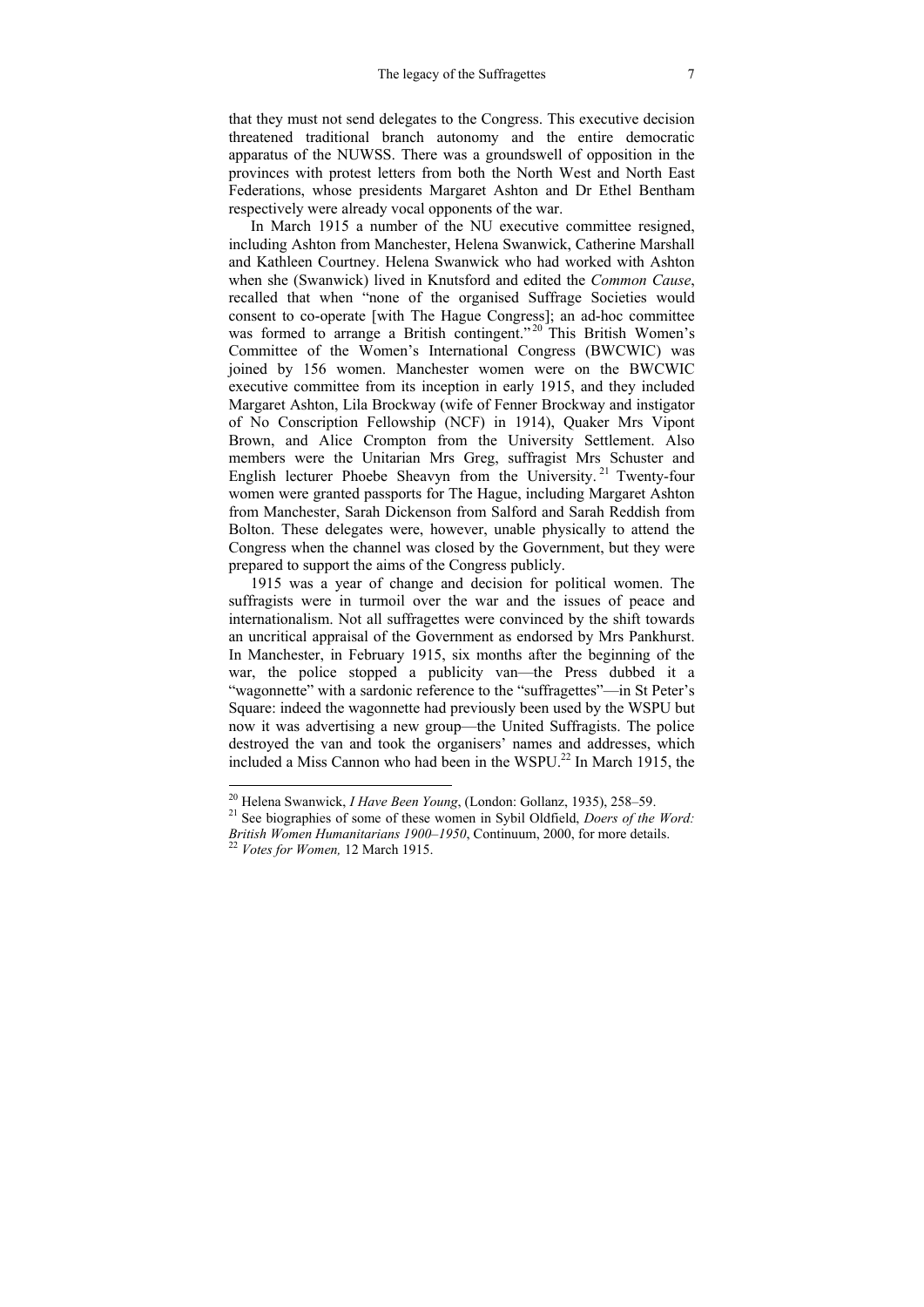Manchester branch of the United Suffragists (US) was established. As the WSPU disbanded, former members were absorbed into the newly emerging US branch in Manchester. Krista Cowman has noted that the emergence of the US in the summer of 1915 not only constituted a rethinking of the militant approach, but also, with its commitment to including all wings of the suffrage movement, it represented a clear platform for single-issue suffrage politics. She argues that this stance "made it [United Suffragists] an obvious rallying ground for any dissenters from the wartime policy of other suffrage groups and an important, almost unique, site of suffrage activity during the First World War."<sup>23</sup> In Manchester the US attracted women who had been members of the local WFL and the WSPU. The US branch in Manchester included ex-WSPU Miss Cannon and the militant Lillian Forrester, the WFL activists Hope Merrick, Hope Hampson and a Miss Atkinson.<sup>24</sup> The inaugural meeting in 1915 was addressed by London-based US member and Women's Hospital supporter Annie Somers. She talked about her work with the Women's Hospital Corps which had established hospitals in Paris and at Wimereux near Boulogne under the auspices of Dr Garrett Anderson and Dr Flora Murray.25 The other speaker was Independent Labour Party (ILP) activist and *Labour Leader* editor Fenner Brockway, explicitly linking the group to the anti-militarist policies of the ILP. Lillian Forrester declared "the great duty of suffrage women [is] to speak peace" and the meeting passed a resolution supporting peace and criticising the lack of the vote.<sup>26</sup> In June 1915, ten months after the declaration of war, the Manchester US branch organised a public city centre meeting titled "Why we keep the suffrage flag flying" with militant suffragette Mary Richardson and MMLWS activist Rev. Leigh Orton as headline speakers, and Lillian Forrester in the chair. The local branch booked the Onward Buildings in Deansgate for its monthly meetings. There were subtle shifts in the demands; previously the war women across the campaigns had argued for women to be granted the vote on the same terms as men but as *Votes for Women* pointed out in July 1916:

 $^{23}$  Krista Cowman, "'A party between revolution and peaceful persuasion' a fresh look at the United Suffragists" in Maroula Joannou and June Purvis (eds.), *The Women's Suffrage Movement: New Feminist Perspectives,* (Manchester: Manchester University Press, 1998).<br><sup>24</sup> Votes for Women, September 1916.

<sup>&</sup>lt;sup>25</sup> Annie Somers graduated from London University (Birkbeck College) in 1910 with a BA EXT (Class: III), accessed 20 Feb 2008,

www-history.mcs.st-andrews.ac.uk/history/Davis/Names/Somers\_Annie.html. 26 MML1/1/1/, 26 April 1915. John Rylands Library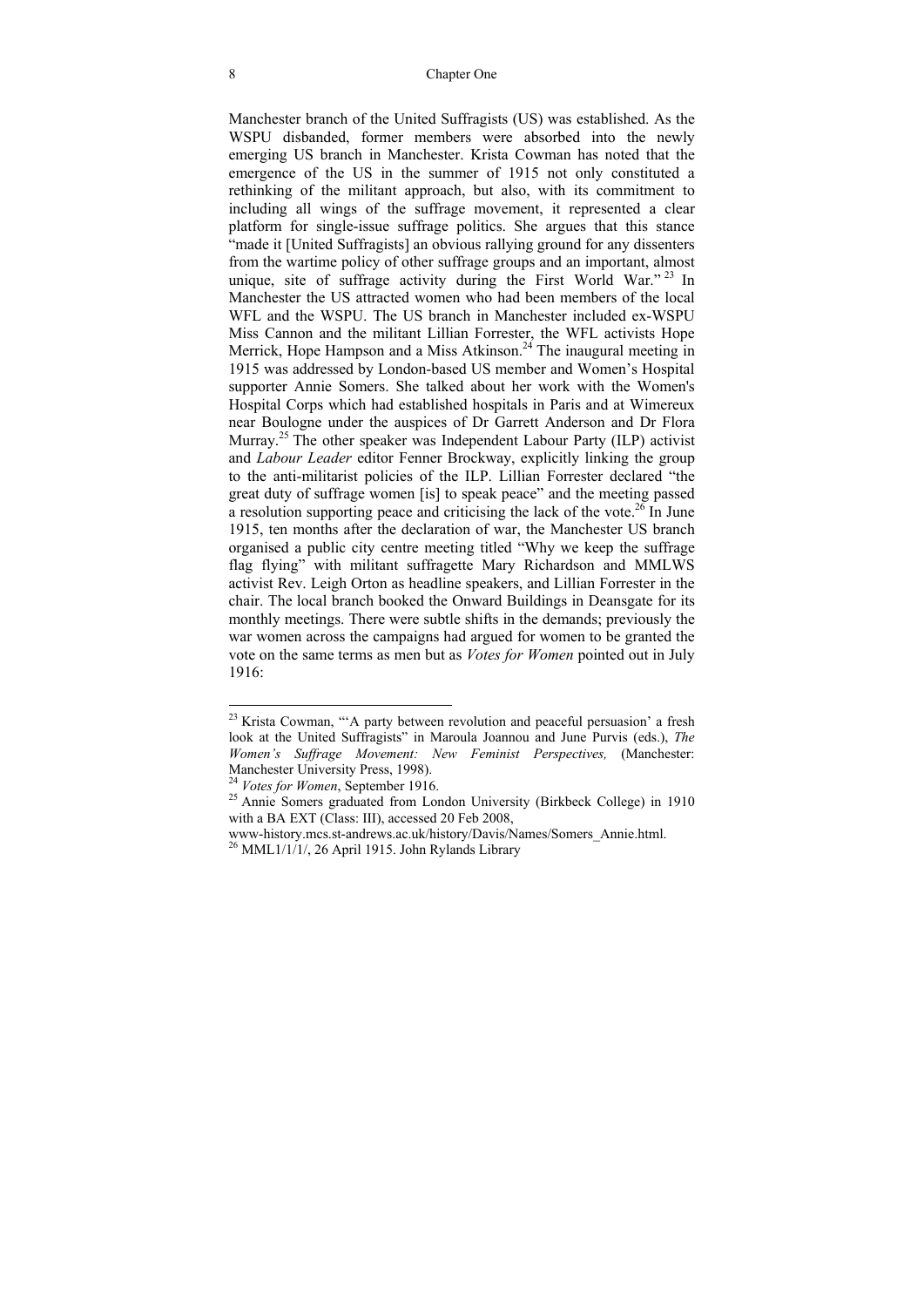Our demand must change from "on the same terms" to 'on as democratic a basis'— in case the Government amend the parliamentary register to include some fancy form of franchise (most probably a military service qualification) which, because it did not apply to women, would make the old demand "on the same terms", meaningless.27

The United Suffragists began to organise suffrage meetings in the "slums" [sic] during 1915 and by November 1915 the local branch had formed a Slum Propaganda Committee to raise awareness in working class communities about the continued campaign for the vote. There was a regular 'Votes for Women' United Suffragists' campaign at factory gates in Ancoats.

 The constitutional suffragists generally either remained in the constitutional National Union or decided to join the new Women's International League (WIL) as it began to emerge in October 1915 after The Hague commitment to peace and suffrage. The WIL quickly developed in Manchester and the NW. The chair of the city centre branch was Margaret Renold, the daughter-in-law of the industrialist Hans Renold (who ran a munitions factory in south Manchester and was in close contact with Government); the secretary was Margaret Ashton, while Ashton's old Local Government Association (LGA) colleague Olga Hertz and suffrage organiser Dorothy Smith were treasurer and organising secretary respectively. This committee was almost identical to the one formed earlier in the year as the BWCWIC. However, what was new was that this committee was deliberately recruiting members through the existing branch network of the NUWSS. WIL committee member Julie Tomlinson wrote to Catherine Marshall in the autumn of 1915:

Manchester has a full knowledge of the district and also a good deal of influence with all the NU members. A large proportion of our membership will be recruited from the NU. At our inaugural meeting of the [WIL] branch yesterday we had present as members of the WIL, the NU secretaries of Chinley, Hyde, Marple, and Whaley Bridge, former secretaries of Manchester, Knutsford, Farnworth, Rochdale, Wilmslow and Eccles and also enrolled as members but not present were secretaries of Bolton, Buxton and Heaton Moor.<sup>28</sup>

<sup>&</sup>lt;sup>27</sup> Votes for Women July 1916.

<sup>&</sup>lt;sup>28</sup> Letter Tomlinson to Marshall, D/MAR/4/79, 21 October 1915. The letter was written on WIL Manchester branch paper which shows committee members and roles. Cumbria Archives.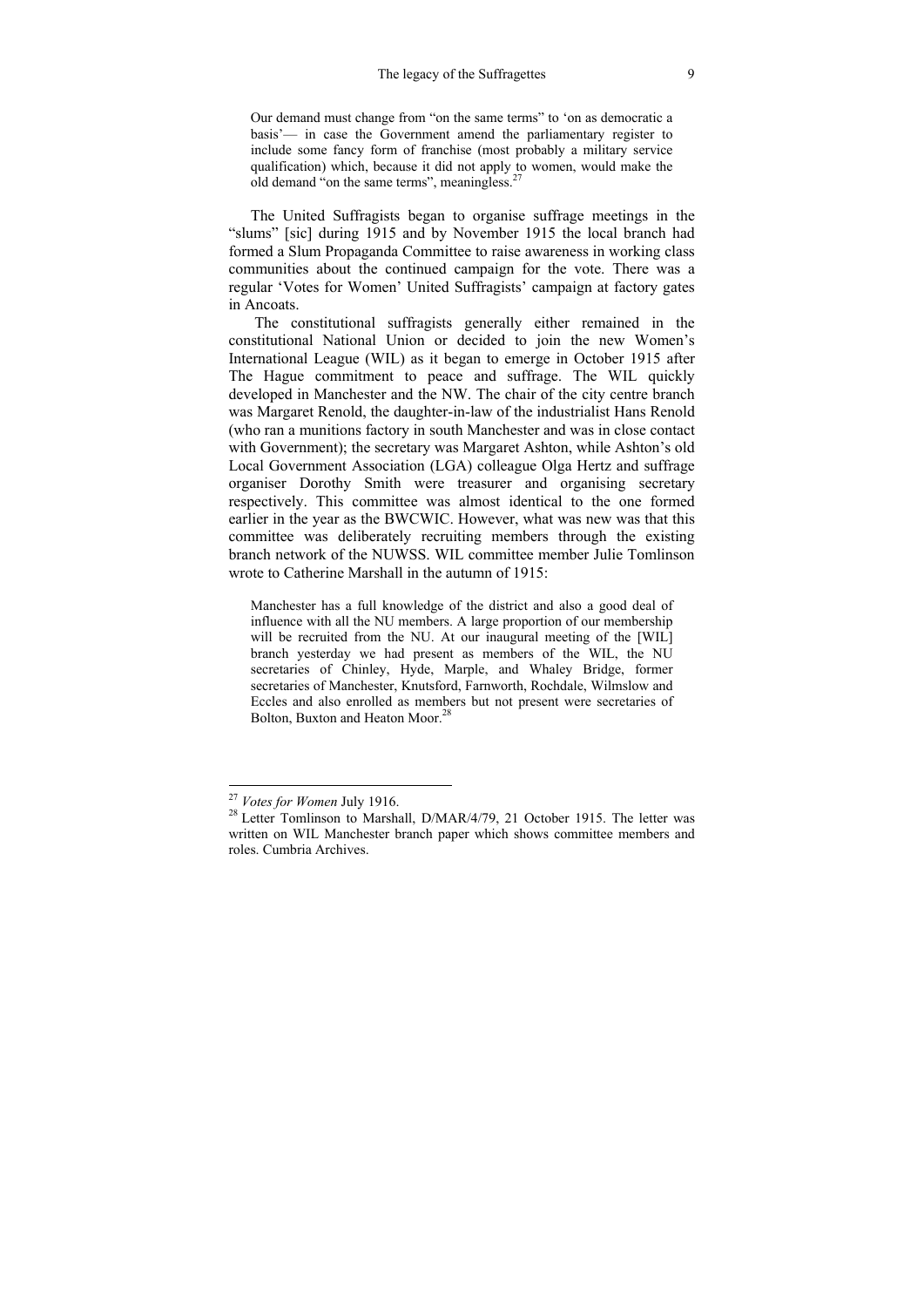The inaugural WIL meeting took place in October 1915, enrolling new members and creating an initial membership of 140. In Manchester, the branch attracted anti-war women like the Quakers' Constance Crosland, Agatha Watts and Mrs. Vipont Brown, who espoused the absolute pacifist position of their Quaker faith and who joined the WIL with its commitment to both peace and the vote. It also attracted women from the Independent Labour Party (ILP), such as anti-war activists Frances Melland, the Wilkinson sisters, Annot Robinson and Hannah Mitchell. There were plenty of other associations from the Manchester left. In 1916, Women's Labour League (WLL) organiser Mrs. Russell, Annot Robinson's old Ancoats neighbour and WLL colleague, became the WIL's northern regional organiser, setting up a number of local WIL branches in Heaton Moor, Longsight, Bowden and Hulme while supporting embryonic branches in Rochdale, Bolton, Farnworth, Stockport and Oldham. She was also instrumental in helping to develop other WIL branches across the North West, visiting Liverpool in early 1916 with a bundle of WIL literature and "both members and sympathisers descended like locusts upon it." There was a continuous recruitment drive for the WIL in Manchester after 1916. Branch recruitment still used the old NUWSS pattern of garden parties and drawing room meetings. Young undergraduate Mabel Phythian's diary noted a WIL "Tea" at Quaker Mrs Wilson's house in Didsbury in October 1916. By 1918, Mrs Wilson had become the Hon. Treasurer of the WIL Manchester branch. The Wilsons were affluent Quakers and active in the NCF; Wilfred Wilson was a cotton manufacturer and the family lived in Ford Lodge in Didsbury and would have been neighbours of Margaret Ashton's before she moved to Withington. The Phythian appointment diaries give an extraordinarily detailed account of the number of meetings locally.<sup>29</sup> The annual WIL report 1916/7 estimated an overall national membership of 3,576, with Manchester and Stockport having 573 and 40 members respectively. Socialists and EFF organisers and WIL activists Annot Robinson and Ellen Wilkinson were organising "Suffrage and Labour" clubs in the inner-city industrial areas of Ancoats and Beswick. Both local clubs had 70 and 50 members respectively and two other suffrage clubs started in the working-class area of Hulme and Salford. These contacts within workingclass communities were reactivated through the women-led campaigns of the Women's Peace Crusade during 1917–1918.

 $^{29}$  The Wilson dates are calculated from the 1901 census, accessed 9 June 2015, http://www.1901censusonline.com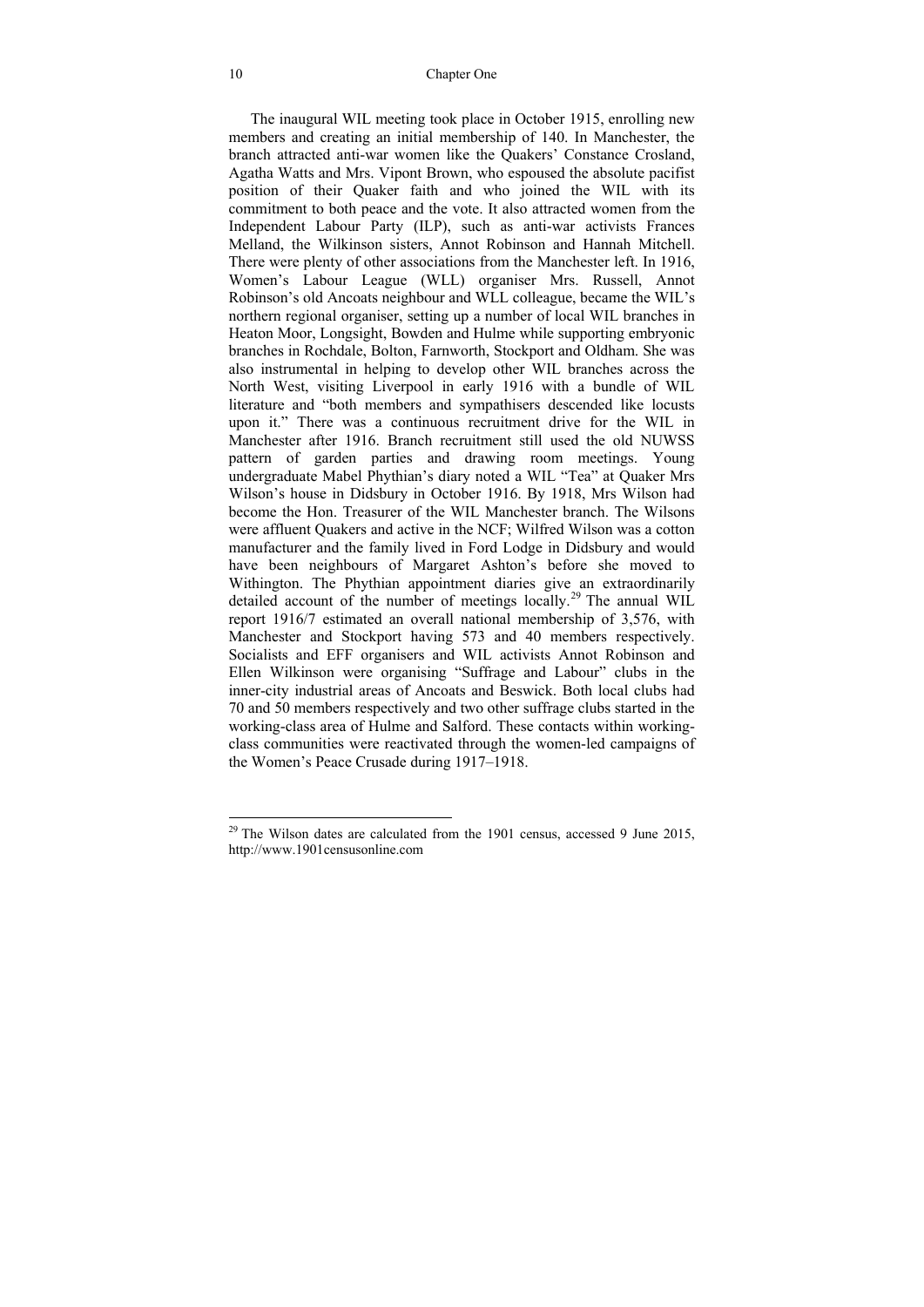Increasingly there were links between Manchester and other suffrage groups across the country; in 1916 the new members of the United Suffragists, Frank and Hope Merrick, held an exhibition and sale of modern art at their home in Parsonage Road in Withington to raise money for Sylvia Pankhurst's East London Federation of Suffragettes (ELFS), which suggests that the Merricks anticipated a local sympathetic audience for the sale.30 In 1917 US and ex-WSPU member Miss Cannon became a founder member of the local branch of the Women's Suffrage Federation (WSF) with another local young woman from North Manchester, Miss F. Wassilevski and her neighbour Miss Lieberman. A Mr Cannon and Isaiah Wassilevski were both in the ILP Central Manchester Branch, suggesting local socialist and familial influences on these young women.<sup> $31$ </sup> There were connections between the WSF and the US in Manchester; for example, in November 1917 Lillian Forrester (US) chaired a meeting of the local WSF in the city centre where Sylvia Pankhurst spoke on "Social Problems". Annot Robinson chaired another WSF meeting in early 1918.<sup>32</sup> There were complex relationships between these local suffrage and antiwar societies; many shared members and there were also strong neighbourhood connections. In Manchester, as across the country, the local US branch affiliated to the emerging Adult Suffrage campaign.<sup>33</sup>

Suffrage activity was erupting sporadically throughout the city in the years leading up to and during the Speaker's Conference. In early 1916, there was a large suffrage meeting in Manchester which included local representatives from the Manchester Suffrage Society and the Trades Council.34 In May 1916 there was another joint meeting of suffragists and other societies in Manchester "to arouse public opinion to oppose [the] short sighted measures" of the Speaker's conference. In the same month the Church League for Women's Suffrage newssheet, *The Coming Day*, ran an editorial that explained, "After the Conciliation Bill in 1913 and the war, women have united to get the vote on the same terms as men, to get rid of the sex barrier, towards real adult suffrage."35 In Manchester, the Church League had a lively branch, which involved the Misses Norbury

<sup>&</sup>lt;sup>30</sup>Votes for Women, Vol. 9 no. 422, December 1916.

<sup>&</sup>lt;sup>31</sup> Labour Leader, 31 January 1918, Comrade Cannon was secretary of Longsight ILP.<br><sup>32</sup> Labour Leader, 27 November 1917 and 7 March 1918.

<sup>&</sup>lt;sup>33</sup>*Votes for Women*, Vol. 9 no. 422, December 1916.<br><sup>34</sup> Labour Leader, 20 January 1916.<br><sup>35</sup> The Coming Day newssheet of the Church League for Women's Suffrage M47/1/2, May 1916. Manchester Archives.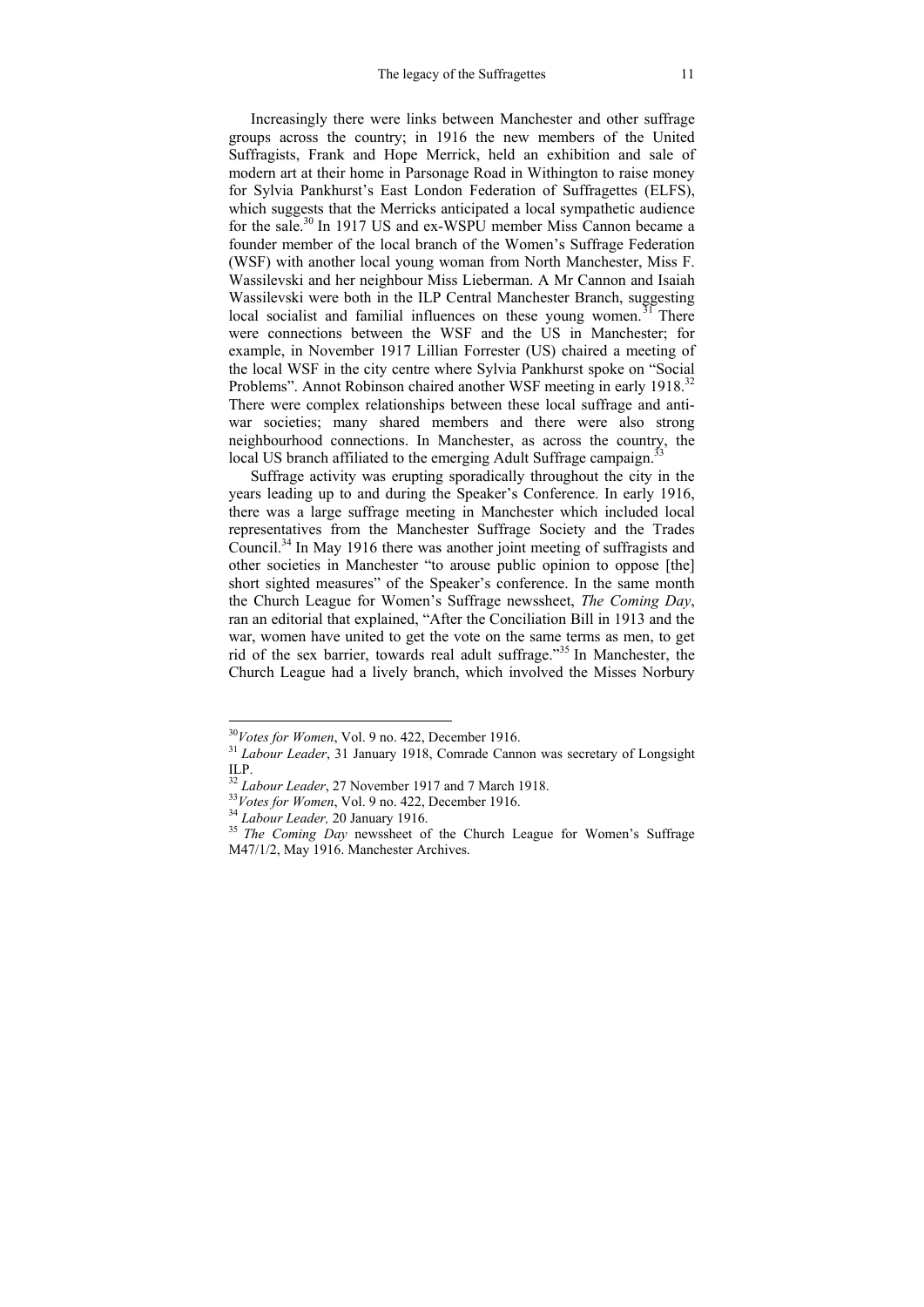(WLL) from Worsley in North Manchester.<sup>36</sup> From the outset of war, the Church League had urged its members to wear their suffrage badges when doing any other public work, to make their commitment to women's suffrage absolutely explicit. The establishment of the Speaker's Conference in 1916, a committee to report on the state of the franchise, focused women once again on their demand for the vote. However, *Votes for Women* and the annual reports of the Manchester Suffrage Society and the WIL newsletters give a real sense of the exasperating and unhurried progress of the Conference. Women's suffrage was still controversial.

By 1916 there was a groundswell of grassroots support in both the women's suffrage and labour movements for *universal adult suffrage.* Many suffrage women were joining the campaign for Adult Suffrage (AS) and from the outset at least two Manchester women, Margaret Ashton and Annot Robinson, were on the NCAS General Committee based in London. No details of its local membership have survived but the national AS campaign involved people from across the range of anti-war groups, such as the Union of Democratic Control (UDC), Fellowship of Reconciliation (FoR), the WIL, the NCF and the ILP. $37 \text{ In}$  October 1916 in Manchester there was a "conference of suffragists" held in the city centre where NCAS executive member Henry Nevinson was the main speaker.<sup>38</sup> In February 1917 there was another suffrage conference, this time organised by the Manchester and Salford Joint Suffrage Societies, where adult suffragists Margaret Ashton and Emmeline Pethick Lawrence and founder of the WFL, Mrs Despard, were the main speakers.<sup>39</sup> These three women had shifted their pre-war stance which had favoured a suffrage on the same terms as men, i.e. a limited suffrage, to a position of support for universal adult suffrage. In the same month Margaret Ashton chaired a large NCAS demonstration in the Kingsway Hall in London. Local US branch news in *Votes for Women* reported support for Adult Suffrage from suffrage campaigners in Manchester. US member Hope Merrick pressed for AS at a meeting in late 1916, while her husband Frank (CO after 1916 and imprisoned in 1917 until 1920) had chaired a Manchester Suffrage conference in November 1916 which called for universal adult suffrage.

<sup>&</sup>lt;sup>36</sup> http://www.1901censusonline.com, accessed 9 June 2015. Margaret Norbury (b. 1858), Mary Norbury (b. 1886) and Helen Norbury (b. 1893). They lived in Worsley in North Manchester.

 $37$  Albert Dawson and St George Heath from FoR were also on the Executive of the NCAS: *Votes for Women* Vol. 9 no. 423, Feb 1917. 38 *Labour Leader,* 26 October 1916. 39 *Labour Leader*, 22 February 1917.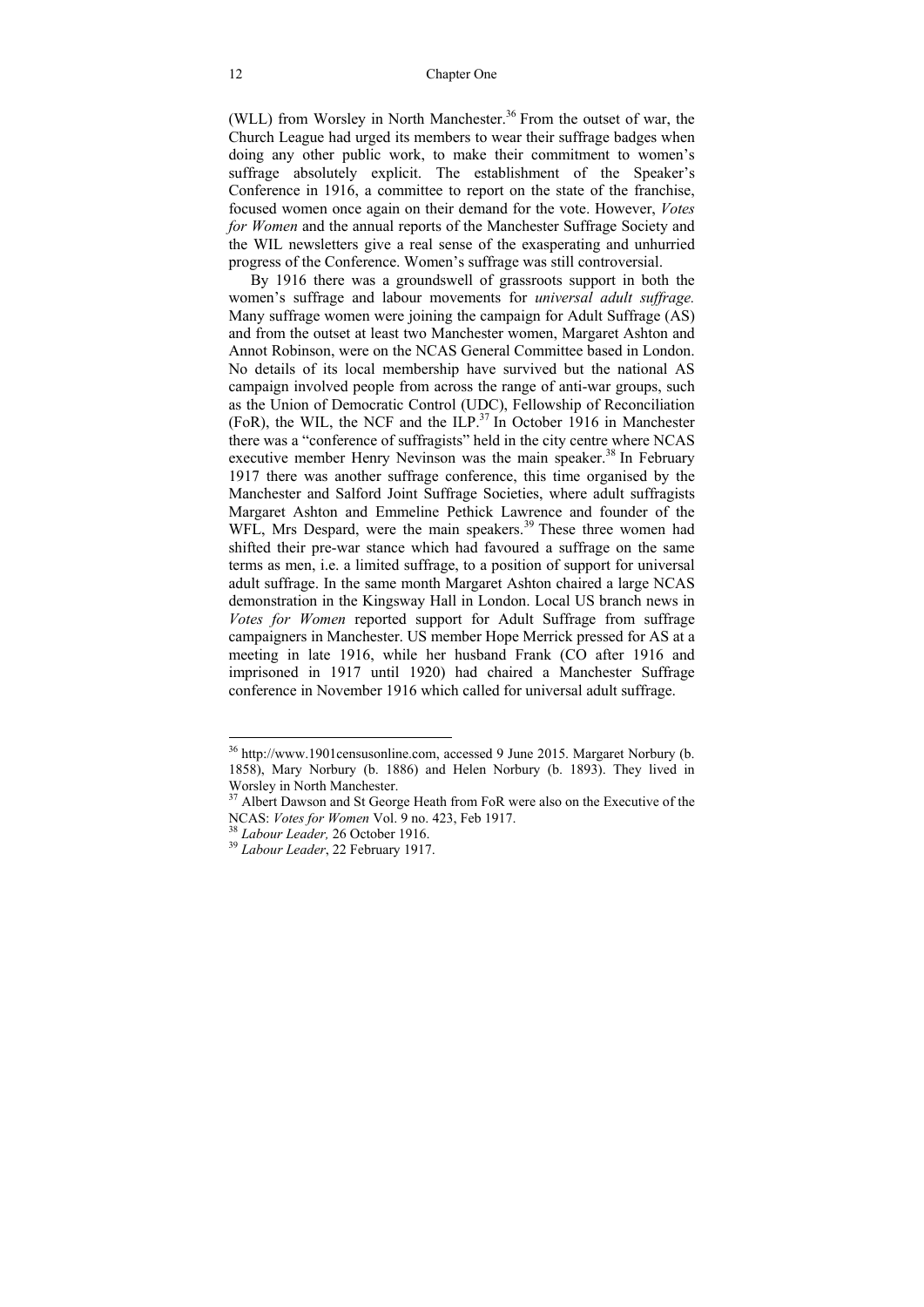From March to July 1916 suffrage/peace activists were also organising a specific and localised campaign to complete a Peace Memorial, a national petition demanding that the Government negotiate a "just" peace settlement. These petitions were subject to censure under the Defence of the Realm Act (DORA); collecting signatures for the memorial therefore became a struggle in itself, as Catherine Marshall's suffragist mother commented from Keswick in the Lake District in 1916: "I am sure there are many more who would like to sign whose husbands or circumstances will not let them. I have tried to be v careful not to compromise by word or deed. We are literally in a reign of terror."<sup>40</sup> In August 1916, another Manchester memorial/petition was started by the local suffrage groups, urging the Speaker's Conference to enfranchise women "so that they shall take part in the election of the Parliament which will deal with the problems of reconstruction after the war." This memorial was sent to Lloyd George in March 1917. The memorial gathered over 4,000 signatures from "influential and representative persons" from the 26 constituencies that circled Manchester, from Accrington to Wigan.

Locally, campaigners also kept up the pressure on the Speaker's Conference in the North West though their pre-war Labour contacts, encouraging local trade unions and "other political organisations" to send resolutions to the Prime Minister and the Home Secretary about the need for women's inclusion in the reform of the franchise. Locally the meetings for Adult Suffrage were often seen as inextricably linked to meetings about peace.41 The first Russian Revolution in the spring of 1917 brought together other different groupings of suffrage activists, pacifists, socialists—and occasioned a celebratory meeting in London where the main speakers, Maude Royden (FoR), Henry Nevinson (NCAS) and George Lansbury (FoR) were all members of the executive of the NCAS, and they were in this instance joined by the Jewish political activist Israel Zangwill. 42 There were many local meetings in Manchester and the surrounding towns to celebrate the Revolution and to instigate the setting up of local Workers and Soldiers Councils on the Russian model. In Manchester, as elsewhere, these meetings were disrupted and often prohibited.<sup>43</sup>

Suffrage women were involved in the No Conscription Fellowship and the Women's International League and in July 1917 many of them

<sup>&</sup>lt;sup>40</sup> Letter Marshall to Marshall D/MAR/2/34, 13 July 1916. Cumbria Archives.<br><sup>41</sup> *The Call, 5* October 1916. Manchester Archives.<br><sup>42</sup> *Labour Leader*, 29 March 1917, and also a list of names that comprised the NCAS dated in pencil October 1916, uncatalogued, D/MAR 3/26. 43 *The Call,* 16 Aug 1917. Manchester Archives.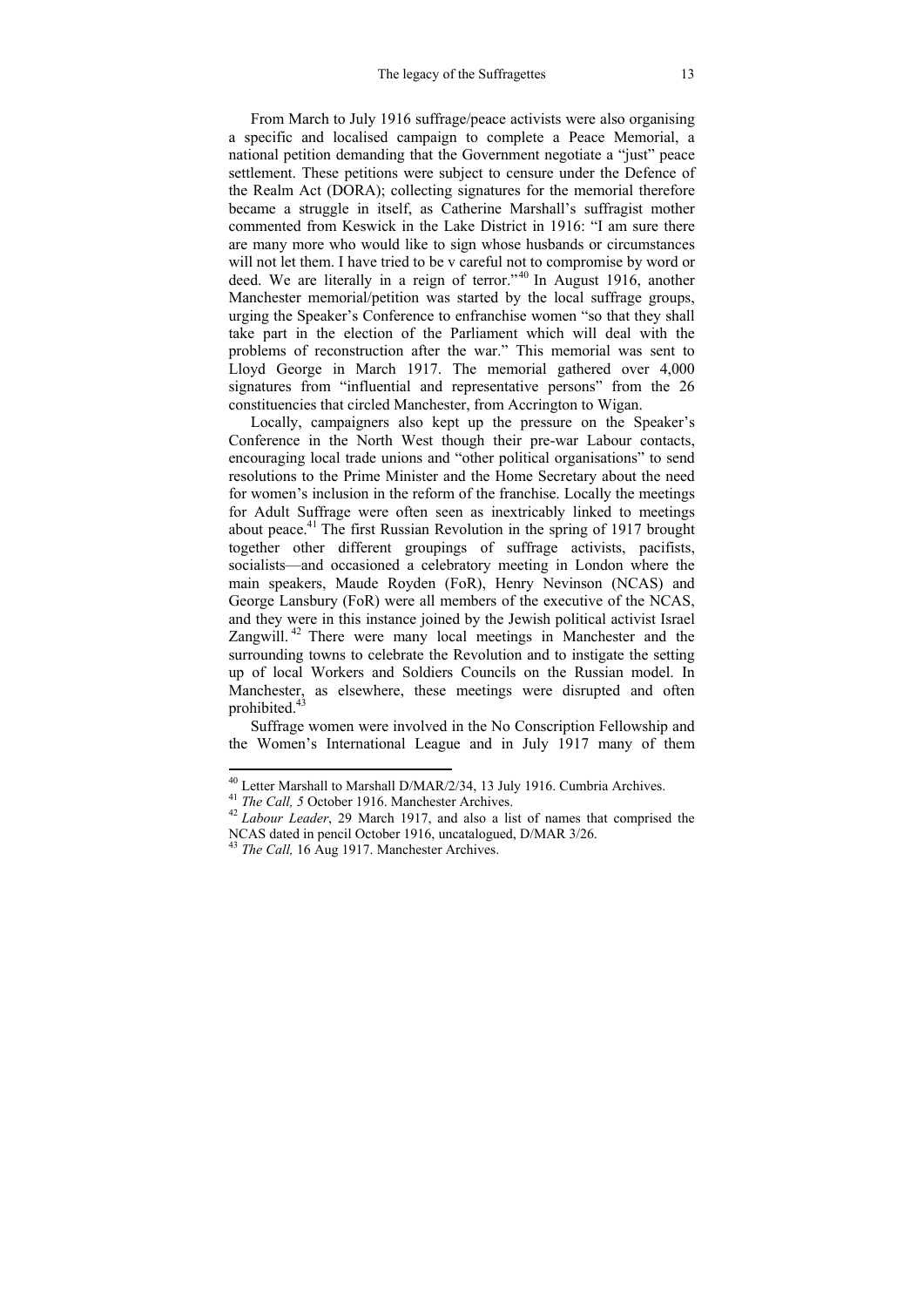organised a demonstration of the Women's Peace Crusade in Manchester, one of a series of spontaneous crusades for a negotiated peace which erupted across the country over the following two years. There were 123 crusades reported in the *Labour Leader* throughout 1917-1918 which run a weekly column about the Crusade.

However, this localised suffrage/peace activity was often not reported in the radical press. The *Labour Leader*, the *Daily Herald* and the *Call* tended to concentrate on anti-conscription, anti-war and socialist campaigns. However, Sylvia Pankhurst's *Dreadnought*, United Suffragist's *Votes for Women* and the WIL newsletters maintained a spotlight on the continuing suffrage campaign and kept activists informed about local and national events. But peace was also on the agenda and in Manchester there was a noticeable growth during 1916 to 1917 of local branches of the NCF, the WSF and the FoR, while the WIL was expanding its branch network across the North West. Manchester ILP and suffrage activists were continuously speaking out against the war: some Manchester socialist women were travelling around the country as anti-war propagandists, such as the young Muriel Wallhead who was at Nottingham ILP and Leigh ILP in August 1916 talking about "The futility of war" while also pleading for internationalism. WIL members Margaret Ashton and Helen Swanwick were touring ILP branches in London and across the North West, speaking about peace and the settlement.

It has been possible to locate a strong local suffrage movement in Manchester throughout the war, built on the foundations of pre-war suffrage activity. The MSWS Annual Report of 1917 confirmed that there was an ongoing suffrage campaign in Manchester among the local young women munitions workers who were "annoyed" at not being included in the provisional clauses of the bill and there were other local meetings involving non-unionised women in the sewing trades and in the engineering industries. These meetings had been instigated by the Women's War Interest Committee (which included suffrage and peace women from WIL/NCF) and concentrated on the issues of wages, conditions of work and pay and the importance of union organisation and how these issues related to the suffrage. There were also dedicated meetings about the vote which were held at work gates of the local munitions factories, for example Stubbs in Openshaw and Ferranti at Hollinwood, although the report cedes ruefully that the meetings were "uphill work."<sup>44</sup> Some of these campaigns echo the initiatives that were being made by the United Suffragists in the "slums" [sic] during 1915.

 $\overline{\phantom{a}}$ 

<sup>44</sup> MSWS Annual report 1917–1918, M50/1/4/47. Manchester Archives.